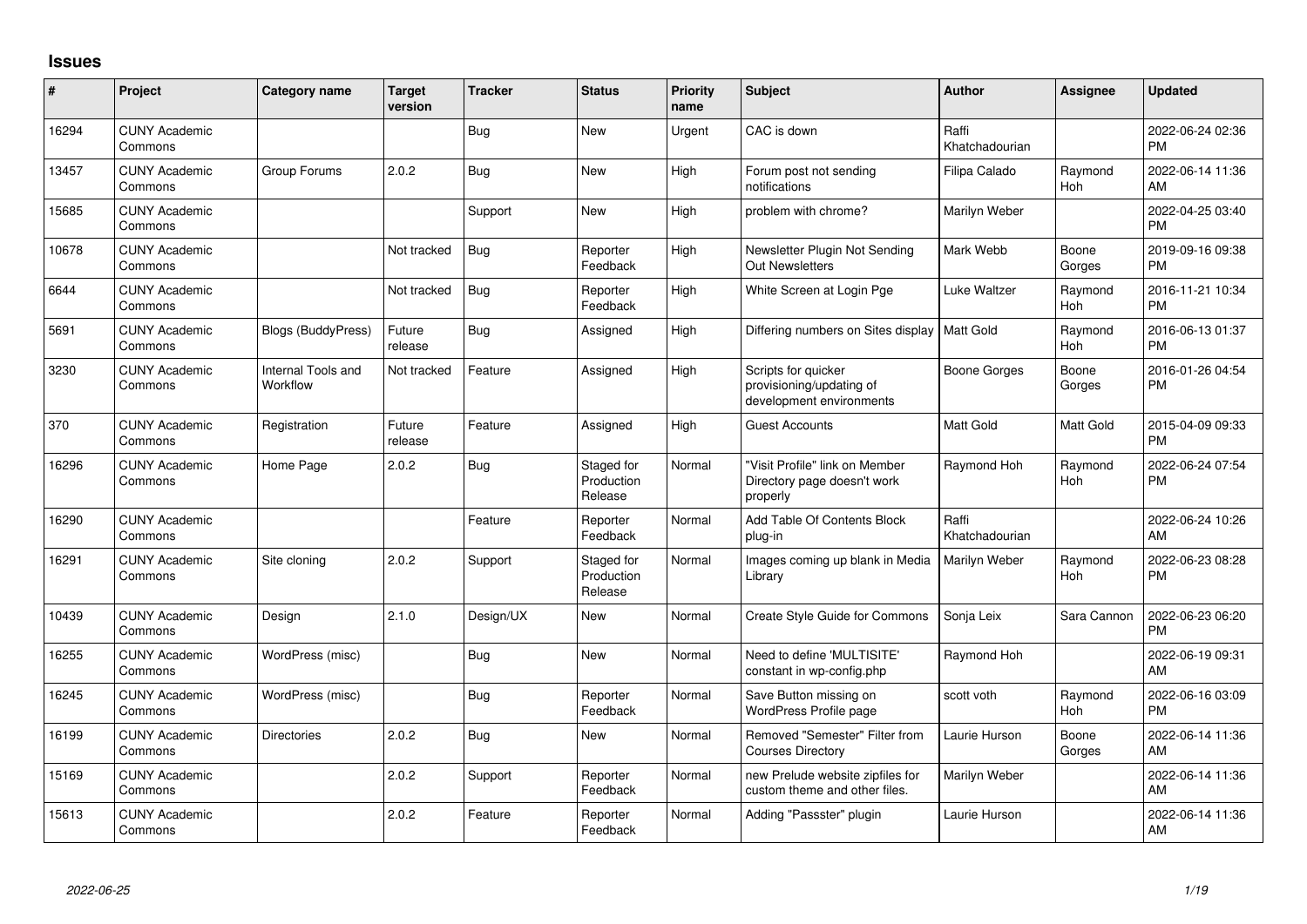| #     | Project                         | <b>Category name</b>           | <b>Target</b><br>version | <b>Tracker</b> | <b>Status</b>        | <b>Priority</b><br>name | <b>Subject</b>                                            | <b>Author</b>    | <b>Assignee</b>       | <b>Updated</b>                |
|-------|---------------------------------|--------------------------------|--------------------------|----------------|----------------------|-------------------------|-----------------------------------------------------------|------------------|-----------------------|-------------------------------|
| 15655 | <b>CUNY Academic</b><br>Commons |                                | 2.0.2                    | Support        | Reporter<br>Feedback | Normal                  | Event Aggregator plugin?                                  | Marilyn Weber    |                       | 2022-06-14 11:36<br>AM        |
| 15978 | <b>CUNY Academic</b><br>Commons | WordPress - Media              | 2.0.2                    | Support        | Reporter<br>Feedback | Normal                  | tex files?                                                | Marilyn Weber    | Raymond<br><b>Hoh</b> | 2022-06-14 11:36<br>AM        |
| 14439 | <b>CUNY Academic</b><br>Commons | Spam/Spam<br>Prevention        | 2.0.2                    | Support        | Assigned             | Normal                  | Aprroved comments held for<br>moderation                  | Laurie Hurson    | Raymond<br>Hoh        | 2022-06-14 11:36<br>AM        |
| 11649 | <b>CUNY Academic</b><br>Commons | <b>WordPress Plugins</b>       | 2.0.2                    | <b>Bug</b>     | In Progress          | Normal                  | CC license displayed on every<br>page                     | Gina Cherry      | Raymond<br>Hoh        | 2022-06-14 11:36<br>AM        |
| 12121 | <b>CUNY Academic</b><br>Commons | <b>WordPress Plugins</b>       | 2.0.2                    | Feature        | Reporter<br>Feedback | Normal                  | Embedding H5P Iframes on<br>Commons Site                  | Laurie Hurson    | Boone<br>Gorges       | 2022-06-14 11:36<br>AM        |
| 16177 | <b>CUNY Academic</b><br>Commons | Reply By Email                 |                          | <b>Bug</b>     | New                  | Normal                  | Switch to Inbound mode for RBE                            | Raymond Hoh      | Raymond<br>Hoh        | 2022-05-30 04:32<br>PM        |
| 13946 | <b>CUNY Academic</b><br>Commons | <b>WordPress Plugins</b>       | 2.1.0                    | Support        | Assigned             | Normal                  | Custom Embed handler For<br>OneDrive files                | scott voth       | Raymond<br>Hoh        | 2022-05-26 10:46<br>AM        |
| 15604 | <b>CUNY Academic</b><br>Commons | <b>Email Notifications</b>     | Future<br>release        | Feature        | Assigned             | Normal                  | <b>Restructure Commons Group</b><br>Digest Email Messages | <b>Matt Gold</b> | Boone<br>Gorges       | 2022-05-26 10:45<br>AM        |
| 13891 | <b>CUNY Academic</b><br>Commons | Internal Tools and<br>Workflow | 2.1.0                    | Feature        | <b>New</b>           | Normal                  | Migrate automated linting to<br>GitHub Actions            | Boone Gorges     | Jeremy Felt           | 2022-05-26 10:45<br>AM        |
| 15194 | <b>CUNY Academic</b><br>Commons | Internal Tools and<br>Workflow | 2.1.0                    | Feature        | <b>New</b>           | Normal                  | PHPCS sniff for un-restored<br>switch_to_blog() calls     | Boone Gorges     | Jeremy Felt           | 2022-05-26 10:45<br>AM        |
| 15883 | <b>CUNY Academic</b><br>Commons |                                | 2.1.0                    | Feature        | <b>New</b>           | Normal                  | Release BPGES update                                      | Boone Gorges     | Boone<br>Gorges       | 2022-05-26 10:39<br>AM        |
| 15210 | <b>CUNY Academic</b><br>Commons | Analytics                      | Not tracked              | Design/UX      | <b>New</b>           | Normal                  | Google Analytics improvements                             | Colin McDonald   | Boone<br>Gorges       | 2022-05-24 10:47<br>AM        |
| 16110 | <b>CUNY Academic</b><br>Commons |                                |                          | Support        | Reporter<br>Feedback | Normal                  | remove Creative Commons<br>license from pages?            | Marilyn Weber    | Raymond<br>Hoh        | 2022-05-17 06:11<br><b>PM</b> |
| 16092 | <b>CUNY Academic</b><br>Commons |                                | Future<br>release        | Feature        | Hold                 | Normal                  | Don't show main site in Site<br>search results            | Boone Gorges     | Boone<br>Gorges       | 2022-05-17 03:12<br><b>PM</b> |
| 16099 | <b>CUNY Academic</b><br>Commons |                                |                          | Support        | Reporter<br>Feedback | Normal                  | request for Newsletter Glue                               | Marilyn Weber    |                       | 2022-05-13 12:14<br><b>PM</b> |
| 14787 | <b>CUNY Academic</b><br>Commons | <b>Plugin Packages</b>         | Future<br>release        | Feature        | New                  | Normal                  | Creating a "Design" plugin<br>package                     | Laurie Hurson    | scott voth            | 2022-04-27 04:56<br><b>PM</b> |
| 10380 | <b>CUNY Academic</b><br>Commons | WordPress (misc)               | Future<br>release        | Feature        | In Progress          | Normal                  | Remove blacklisted plugins                                | Boone Gorges     |                       | 2022-04-26 12:00<br><b>PM</b> |
| 11843 | <b>CUNY Academic</b><br>Commons | WordPress (misc)               | Future<br>release        | Design/UX      | <b>New</b>           | Normal                  | Tweaking the Gutenberg Editor<br>Interface                | Laurie Hurson    |                       | 2022-04-26 12:00<br><b>PM</b> |
| 11243 | <b>CUNY Academic</b><br>Commons | BuddyPress (misc)              | Future<br>release        | Bug            | <b>New</b>           | Normal                  | Audit bp-custom.php                                       | Raymond Hoh      | Raymond<br><b>Hoh</b> | 2022-04-26 11:59<br>AM        |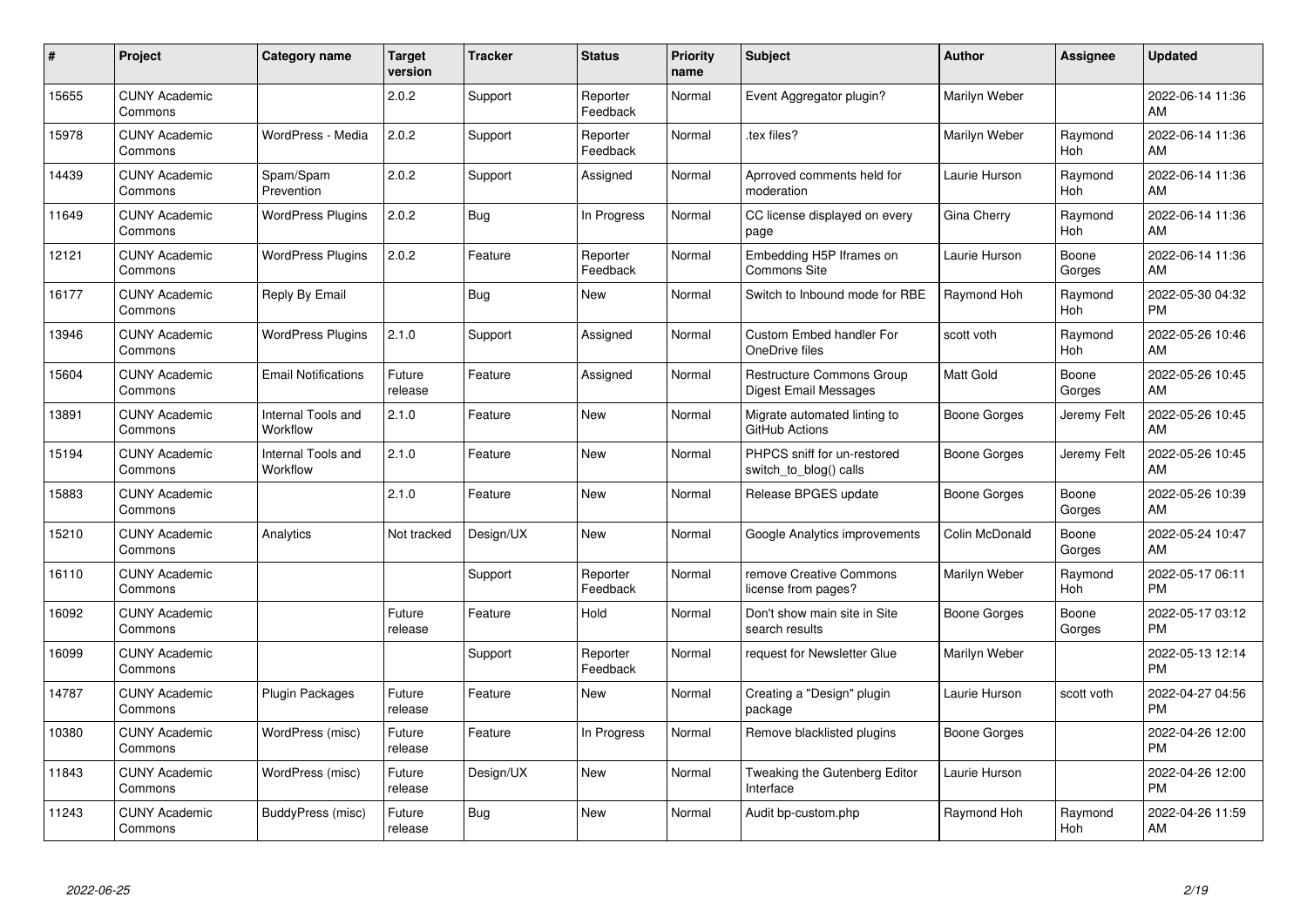| #     | Project                         | <b>Category name</b>      | <b>Target</b><br>version | <b>Tracker</b> | <b>Status</b>        | <b>Priority</b><br>name | <b>Subject</b>                                                | <b>Author</b>           | <b>Assignee</b>       | <b>Updated</b>                |
|-------|---------------------------------|---------------------------|--------------------------|----------------|----------------------|-------------------------|---------------------------------------------------------------|-------------------------|-----------------------|-------------------------------|
| 8835  | <b>CUNY Academic</b><br>Commons | <b>Blogs (BuddyPress)</b> | Future<br>release        | Feature        | <b>New</b>           | Normal                  | Extend cuny is shortlinks to sites                            | Luke Waltzer            | Boone<br>Gorges       | 2022-04-26 11:59<br>AM        |
| 8900  | <b>CUNY Academic</b><br>Commons | Accessibility             | Future<br>release        | Feature        | Assigned             | Normal                  | Look into tools to enforce<br>accessibility in WP environment | <b>Matt Gold</b>        | Boone<br>Gorges       | 2022-04-26 11:59<br>AM        |
| 8901  | <b>CUNY Academic</b><br>Commons | Accessibility             | Future<br>release        | Feature        | Assigned             | Normal                  | Theme analysis for accessibility                              | <b>Matt Gold</b>        | Boone<br>Gorges       | 2022-04-26 11:59<br>AM        |
| 15923 | <b>CUNY Academic</b><br>Commons |                           | Not tracked              | Feature        | Reporter<br>Feedback | Normal                  | <b>Bellows Plugin Adjustments</b>                             | Laurie Hurson           |                       | 2022-04-20 10:10<br>AM        |
| 15816 | <b>CUNY Academic</b><br>Commons |                           | Not tracked              | Support        | New                  | Normal                  | slow loading at SPS                                           | Marilyn Weber           |                       | 2022-04-05 01:26<br><b>PM</b> |
| 15767 | <b>CUNY Academic</b><br>Commons | WordPress (misc)          |                          | Support        | <b>New</b>           | Normal                  | Site loading slowly                                           | scott voth              | Boone<br>Gorges       | 2022-04-04 08:56<br><b>PM</b> |
| 15757 | <b>CUNY Academic</b><br>Commons |                           |                          | Bug            | New                  | Normal                  | Members # do not match                                        | Laurie Hurson           |                       | 2022-03-30 04:52<br><b>PM</b> |
| 15565 | <b>CUNY Academic</b><br>Commons |                           |                          | Support        | <b>New</b>           | Normal                  | Events - send updates to an email   Marilyn Weber<br>listserv |                         |                       | 2022-03-10 01:06<br><b>PM</b> |
| 15516 | <b>CUNY Academic</b><br>Commons | <b>WordPress Plugins</b>  |                          | Bug            | Reporter<br>Feedback | Normal                  | Can't publish or save draft of post<br>on wordpress.com       | Raffi<br>Khatchadourian | Raymond<br>Hoh        | 2022-03-02 05:52<br><b>PM</b> |
| 15370 | <b>CUNY Academic</b><br>Commons |                           |                          | Support        | Reporter<br>Feedback | Normal                  | All-in-One Event Calendar?                                    | Marilyn Weber           |                       | 2022-02-17 11:03<br>AM        |
| 15176 | <b>CUNY Academic</b><br>Commons |                           | Not tracked              | Support        | Reporter<br>Feedback | Normal                  | Archiving Q Writing & Old<br>Wordpress Sites on the Commons   | Laurie Hurson           |                       | 2022-02-08 10:28<br>AM        |
| 15242 | <b>CUNY Academic</b><br>Commons | Performance               | Not tracked              | Bug            | Reporter<br>Feedback | Normal                  | Slugist site                                                  | Raffi<br>Khatchadourian | Boone<br>Gorges       | 2022-02-07 11:14<br>AM        |
| 15260 | <b>CUNY Academic</b><br>Commons |                           |                          | Support        | Reporter<br>Feedback | Normal                  | Diacritical markings   European<br><b>Stages</b>              | Marilyn Weber           |                       | 2022-02-04 08:16<br>AM        |
| 14504 | <b>CUNY Academic</b><br>Commons |                           | Not tracked              | Publicity      | Reporter<br>Feedback | Normal                  | Adding showcases to home page<br>menu                         | Laurie Hurson           | Boone<br>Gorges       | 2022-01-19 03:26<br><b>PM</b> |
| 14184 | <b>CUNY Academic</b><br>Commons | <b>Public Portfolio</b>   | Future<br>release        | Feature        | <b>New</b>           | Normal                  | Centralized mechanism for storing<br>Campus affiliations      | <b>Boone Gorges</b>     | Boone<br>Gorges       | 2022-01-04 11:35<br>AM        |
| 15045 | <b>CUNY Academic</b><br>Commons |                           |                          | Support        | <b>New</b>           | Normal                  | no result for KCeL in the search<br>box on the commons        | Marilyn Weber           |                       | 2021-12-10 11:29<br>AM        |
| 14994 | <b>CUNY Academic</b><br>Commons | cdev.gc.cuny.edu          | Not tracked              | Support        | In Progress          | Normal                  | Clear Cache on CDEV                                           | scott voth              | Raymond<br><b>Hoh</b> | 2021-12-07 03:51<br><b>PM</b> |
| 14908 | <b>CUNY Academic</b><br>Commons | Performance               |                          | Bug            | <b>New</b>           | Normal                  | Stale object cache on cdev                                    | Raymond Hoh             | Boone<br>Gorges       | 2021-12-07 09:45<br>AM        |
| 14987 | <b>CUNY Academic</b><br>Commons | <b>WordPress Plugins</b>  | Future<br>release        | <b>Bug</b>     | <b>New</b>           | Normal                  | Elementor update causes<br>database freeze-up                 | Boone Gorges            | Boone<br>Gorges       | 2021-11-29 12:02<br>PM        |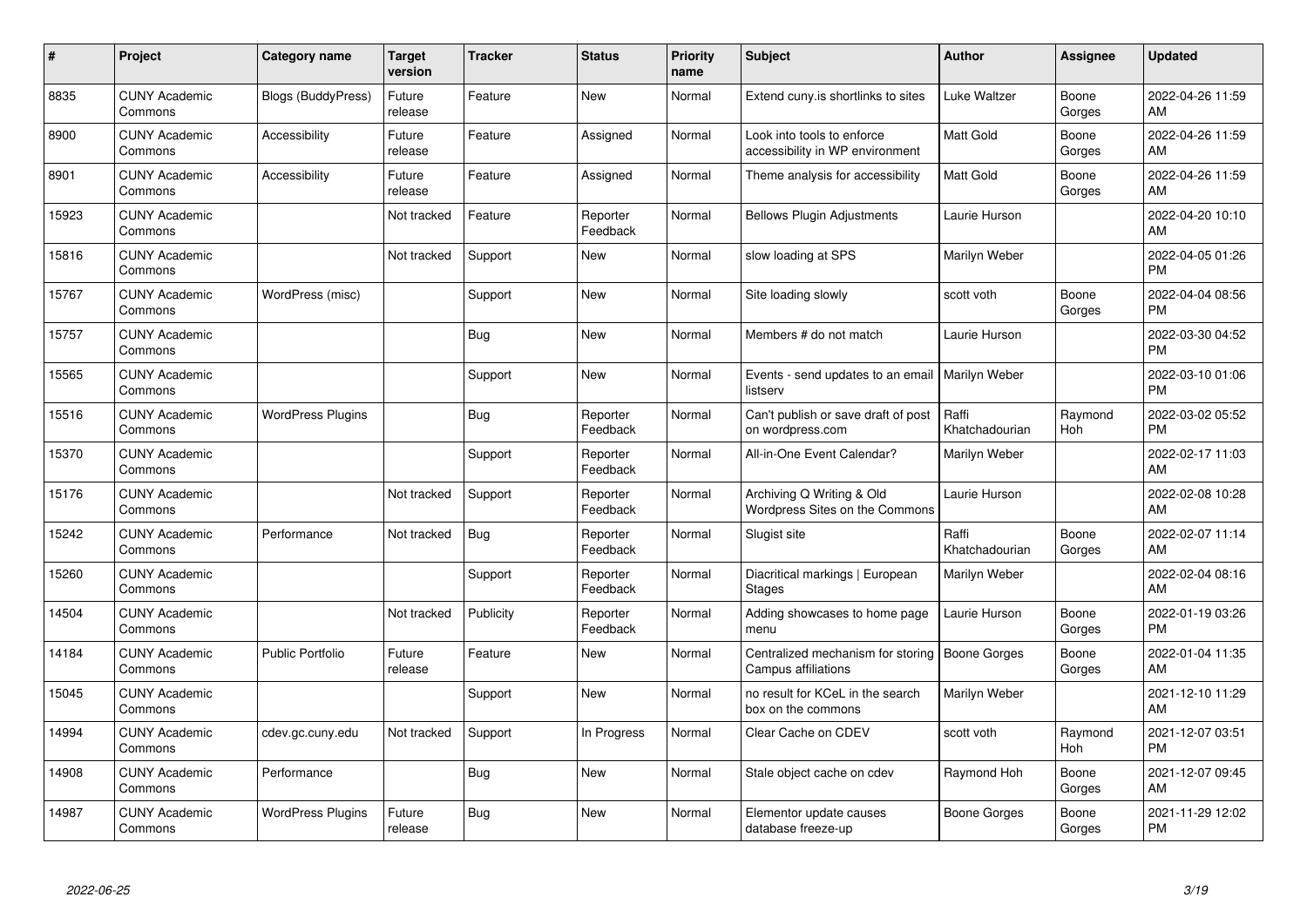| #     | Project                         | <b>Category name</b>        | <b>Target</b><br>version | <b>Tracker</b> | <b>Status</b>        | <b>Priority</b><br>name | <b>Subject</b>                                                                                | Author                  | Assignee          | <b>Updated</b>                |
|-------|---------------------------------|-----------------------------|--------------------------|----------------|----------------------|-------------------------|-----------------------------------------------------------------------------------------------|-------------------------|-------------------|-------------------------------|
| 14983 | <b>CUNY Academic</b><br>Commons | WordPress (misc)            | Not tracked              | Support        | Reporter<br>Feedback | Normal                  | "Read More" tag not working                                                                   | Rebecca Krisel          | Raymond<br>Hoh    | 2021-11-23 01:17<br><b>PM</b> |
| 10226 | <b>CUNY Academic</b><br>Commons | Courses                     | Future<br>release        | Feature        | New                  | Normal                  | Add "My Courses" to drop down<br>list                                                         | scott voth              | Boone<br>Gorges   | 2021-11-19 12:42<br><b>PM</b> |
| 13835 | <b>CUNY Academic</b><br>Commons | WordPress (misc)            | Future<br>release        | Feature        | New                  | Normal                  | Allow OneSearch widget to have<br>'CUNY' as campus                                            | <b>Boone Gorges</b>     | Boone<br>Gorges   | 2021-11-19 12:39<br><b>PM</b> |
| 13331 | <b>CUNY Academic</b><br>Commons | Site cloning                | Future<br>release        | Bug            | New                  | Normal                  | Combine Site Template and<br>Clone operations                                                 | Boone Gorges            | Jeremy Felt       | 2021-11-19 12:39<br><b>PM</b> |
| 10580 | <b>CUNY Academic</b><br>Commons | Information<br>Architecture | Future<br>release        | Design/UX      | <b>New</b>           | Normal                  | Primary nav item review                                                                       | Boone Gorges            | Sara Cannon       | 2021-11-19 12:37<br><b>PM</b> |
| 13650 | <b>CUNY Academic</b><br>Commons | Group Library               | Future<br>release        | Feature        | <b>New</b>           | Normal                  | Forum Attachments in Group<br>Library                                                         | Laurie Hurson           |                   | 2021-11-19 12:30<br><b>PM</b> |
| 14309 | <b>CUNY Academic</b><br>Commons | Group Library               | Future<br>release        | Feature        | New                  | Normal                  | Better handling of<br>bp_group_document file<br>download attempts when file is<br>not present | <b>Boone Gorges</b>     | Boone<br>Gorges   | 2021-11-19 12:28<br><b>PM</b> |
| 13199 | <b>CUNY Academic</b><br>Commons | Group Forums                | Future<br>release        | Feature        | <b>New</b>           | Normal                  | Favoring Groups over bbPress<br>plugin                                                        | Colin McDonald          | Colin<br>McDonald | 2021-11-19 12:28<br><b>PM</b> |
| 13358 | <b>CUNY Academic</b><br>Commons | Group Forums                | Future<br>release        | Feature        | New                  | Normal                  | Improved UI for group forum<br>threading settings                                             | <b>Boone Gorges</b>     | Raymond<br>Hoh    | 2021-11-19 12:27<br><b>PM</b> |
| 12042 | <b>CUNY Academic</b><br>Commons | <b>Email Notifications</b>  | Future<br>release        | Feature        | <b>New</b>           | Normal                  | Improved error logging for BPGES   Boone Gorges<br>send queue                                 |                         | Boone<br>Gorges   | 2021-11-19 12:25<br><b>PM</b> |
| 14940 | <b>CUNY Academic</b><br>Commons |                             |                          | <b>Bug</b>     | <b>New</b>           | Normal                  | Discrepancy between Commons<br>profile "sites" and actual # of sites                          | Laurie Hurson           |                   | 2021-11-08 11:09<br>AM        |
| 14936 | <b>CUNY Academic</b><br>Commons |                             |                          | Bug            | <b>New</b>           | Normal                  | Commons websites blocked by<br>SPS campus network                                             | Laurie Hurson           |                   | 2021-11-03 03:57<br><b>PM</b> |
| 14911 | <b>CUNY Academic</b><br>Commons | <b>WordPress Themes</b>     | Not tracked              | Support        | New                  | Normal                  | Twentytwentyone theme                                                                         | Marilyn Weber           |                   | 2021-10-28 10:37<br>AM        |
| 14900 | <b>CUNY Academic</b><br>Commons |                             | Not tracked              | Support        | Reporter<br>Feedback | Normal                  | previous theme?                                                                               | Marilyn Weber           |                   | 2021-10-25 10:31<br>AM        |
| 14842 | <b>CUNY Academic</b><br>Commons |                             | Not tracked              | Support        | Reporter<br>Feedback | Normal                  | Question about widgets and block<br>editor                                                    | Gina Cherry             |                   | 2021-10-06 03:01<br><b>PM</b> |
| 14792 | <b>CUNY Academic</b><br>Commons |                             |                          | Bug            | New                  | Normal                  | Inconsistent email notifications<br>from gravity forms                                        | Raffi<br>Khatchadourian |                   | 2021-10-04 01:50<br><b>PM</b> |
| 14784 | <b>CUNY Academic</b><br>Commons |                             |                          | Support        | Reporter<br>Feedback | Normal                  | User report of logo problem when<br>using Customizer theme                                    | Marilyn Weber           |                   | 2021-09-17 10:25<br>AM        |
| 14629 | <b>CUNY Academic</b><br>Commons |                             | Not tracked              | Bug            | Reporter<br>Feedback | Normal                  | Possible Post Order Bug?                                                                      | Syelle Graves           |                   | 2021-09-14 10:47<br>AM        |
| 14538 | <b>CUNY Academic</b><br>Commons |                             | Not tracked              | Support        | Reporter<br>Feedback | Normal                  | Weebly To Commons                                                                             | Laurie Hurson           |                   | 2021-09-14 10:47<br>AM        |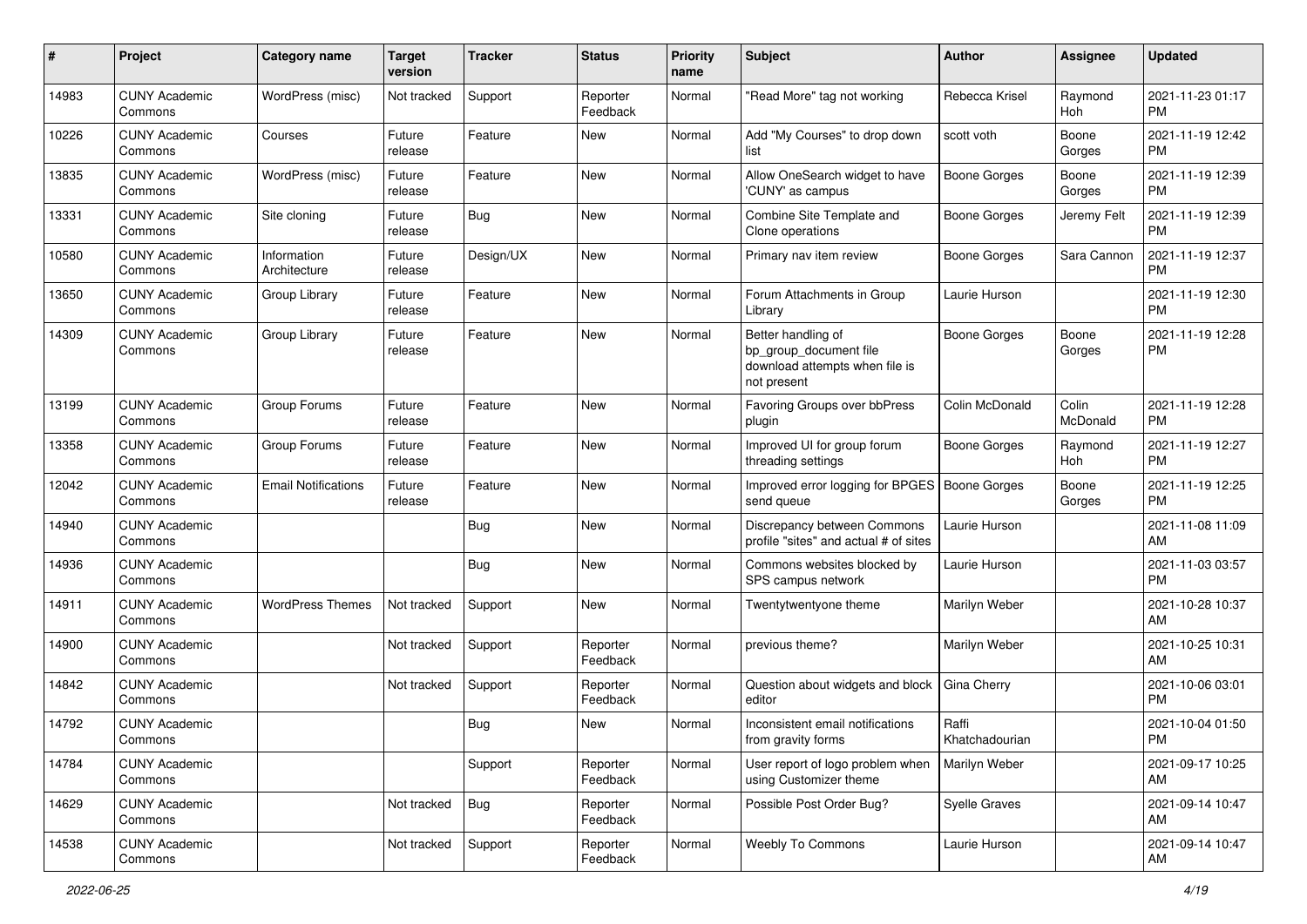| #     | Project                         | <b>Category name</b> | <b>Target</b><br>version | <b>Tracker</b> | <b>Status</b>        | <b>Priority</b><br>name | <b>Subject</b>                                                | <b>Author</b>         | <b>Assignee</b>       | <b>Updated</b>                |
|-------|---------------------------------|----------------------|--------------------------|----------------|----------------------|-------------------------|---------------------------------------------------------------|-----------------------|-----------------------|-------------------------------|
| 14475 | <b>CUNY Academic</b><br>Commons |                      | Not tracked              | Publicity      | <b>New</b>           | Normal                  | <b>OER Showcase Page</b>                                      | Laurie Hurson         | Laurie Hurson         | 2021-09-14 10:46<br>AM        |
| 14394 | <b>CUNY Academic</b><br>Commons |                      | Not tracked              | Feature        | <b>New</b>           | Normal                  | Commons News Site - redesign                                  | scott voth            | scott voth            | 2021-09-14 10:46<br>AM        |
| 13949 | <b>CUNY Academic</b><br>Commons |                      | Not tracked              | <b>Bug</b>     | <b>New</b>           | Normal                  | Continued debugging of runaway<br>MySQL connections           | <b>Matt Gold</b>      | Boone<br>Gorges       | 2021-09-14 10:42<br>AM        |
| 14496 | <b>CUNY Academic</b><br>Commons | Domain Mapping       | Future<br>release        | Bug            | <b>New</b>           | Normal                  | Mapped domain SSO uses<br>third-party cookies                 | Raymond Hoh           | Raymond<br><b>Hoh</b> | 2021-05-24 04:03<br><b>PM</b> |
| 14483 | <b>CUNY Academic</b><br>Commons | WordPress - Media    | Not tracked              | Bug            | Reporter<br>Feedback | Normal                  | Wordpress PDF Embed Stopped<br>Working after JITP Media Clone | <b>Patrick DeDauw</b> | Boone<br>Gorges       | 2021-05-20 01:51<br><b>PM</b> |
| 14398 | <b>CUNY Academic</b><br>Commons |                      | Not tracked              | Support        | Reporter<br>Feedback | Normal                  | Events plug-in notification<br>problem                        | Marilyn Weber         |                       | 2021-05-11 11:21<br>AM        |
| 14113 | <b>CUNY Academic</b><br>Commons | WordPress (misc)     | Future<br>release        | Bug            | Hold                 | Normal                  | Block Editor Not Working on this<br>page - Json error         | scott voth            | Boone<br>Gorges       | 2021-03-05 11:01<br>AM        |
| 14074 | <b>CUNY Academic</b><br>Commons | WordPress (misc)     | Not tracked              | Support        | Reporter<br>Feedback | Normal                  | page password protection<br>problem                           | Marilyn Weber         |                       | 2021-03-02 11:03<br>AM        |
| 11968 | JustPublics@365<br>MediaCamp    |                      |                          | Feature        | New                  | Normal                  | Nanoscience Retractable Display<br>Unit                       | Donald Cherry         | Bonnie<br>Eissner     | 2021-02-19 08:50<br>AM        |
| 13975 | <b>CUNY Academic</b><br>Commons | Social Paper         | Not tracked              | Support        | Reporter<br>Feedback | Normal                  | can't approve comments on<br>Social Paper paper               | Marilyn Weber         |                       | 2021-02-12 09:33<br>AM        |
| 7115  | <b>CUNY Academic</b><br>Commons | Groups (misc)        | Future<br>release        | Feature        | Reporter<br>Feedback | Normal                  | make licensing info clear during<br>group creation            | Matt Gold             | Raymond<br>Hoh        | 2020-12-08 11:32<br>AM        |
| 13466 | <b>CUNY Academic</b><br>Commons | Cavalcade            | Future<br>release        | Feature        | <b>New</b>           | Normal                  | Automated cleanup for duplicate<br>Cavalcade tasks            | Boone Gorges          | Boone<br>Gorges       | 2020-10-13 05:24<br><b>PM</b> |
| 13430 | <b>CUNY Academic</b><br>Commons | Reply By Email       | Not tracked              | <b>Bug</b>     | <b>New</b>           | Normal                  | Delay in RBE                                                  | Luke Waltzer          | Raymond<br>Hoh        | 2020-10-13 11:16<br>AM        |
| 13370 | <b>CUNY Academic</b><br>Commons | Group Library        | Future<br>release        | Feature        | <b>New</b>           | Normal                  | Library bulk deletion and folder<br>editing                   | Colin McDonald        | Boone<br>Gorges       | 2020-10-13 10:41<br>AM        |
| 13328 | <b>CUNY Academic</b><br>Commons | Group Forums         | Not tracked              | <b>Bug</b>     | Reporter<br>Feedback | Normal                  | cross-posting in two related<br>groups                        | Marilyn Weber         | Raymond<br>Hoh        | 2020-09-15 10:39<br><b>PM</b> |
| 13286 | <b>CUNY Academic</b><br>Commons |                      | Not tracked              | Support        | <b>New</b>           | Normal                  | problem connecting with<br>WordPress app                      | Marilyn Weber         | Raymond<br>Hoh        | 2020-09-08 11:16<br>AM        |
| 13255 | <b>CUNY Academic</b><br>Commons |                      | Not tracked              | Support        | Reporter<br>Feedback | Normal                  | Accessibility problems                                        | Marilyn Weber         |                       | 2020-09-01 05:48<br><b>PM</b> |
| 12436 | <b>CUNY Academic</b><br>Commons |                      | Not tracked              | Bug            | Assigned             | Normal                  | Nightly system downtime                                       | Boone Gorges          |                       | 2020-08-01 09:30<br>AM        |
| 3002  | <b>CUNY Academic</b><br>Commons | Search               | Future<br>release        | Feature        | Assigned             | Normal                  | Overhaul CAC search by using<br>external search appliance     | Boone Gorges          | Boone<br>Gorges       | 2020-07-15 03:05<br>PM        |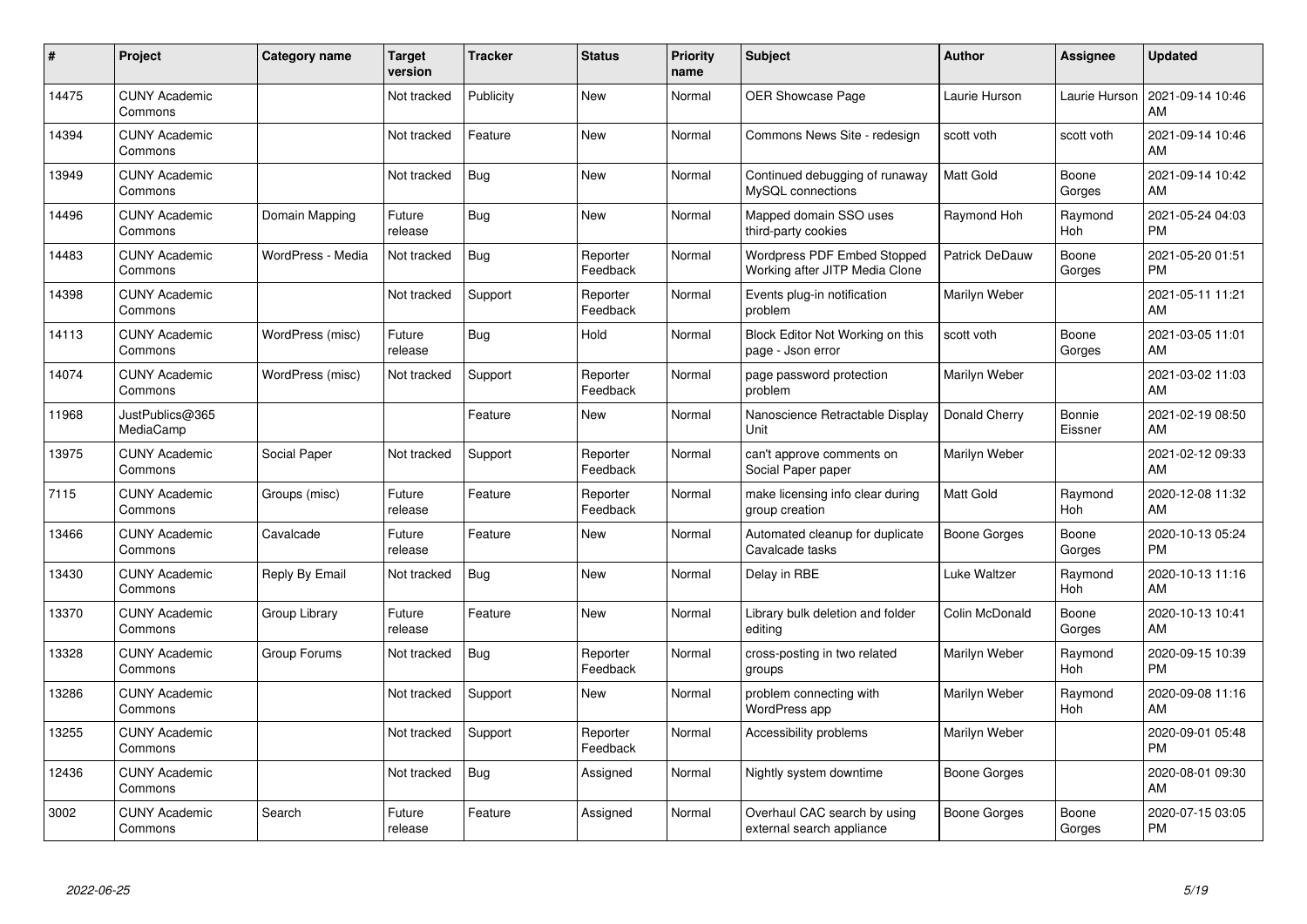| #     | Project                         | <b>Category name</b>     | Target<br>version | <b>Tracker</b> | <b>Status</b>        | <b>Priority</b><br>name | <b>Subject</b>                                                                                | <b>Author</b>       | <b>Assignee</b>     | <b>Updated</b>                |
|-------|---------------------------------|--------------------------|-------------------|----------------|----------------------|-------------------------|-----------------------------------------------------------------------------------------------|---------------------|---------------------|-------------------------------|
| 13048 | <b>CUNY Academic</b><br>Commons | Shortcodes and<br>embeds | Future<br>release | Feature        | <b>New</b>           | Normal                  | Jupyter Notebooks support                                                                     | Boone Gorges        |                     | 2020-07-14 11:46<br>AM        |
| 13034 | <b>CUNY Academic</b><br>Commons |                          | Not tracked       | Support        | Reporter<br>Feedback | Normal                  | a site is asking people to join the<br>Commons to get a download                              | Marilyn Weber       |                     | 2020-07-12 07:23<br>AM        |
| 12911 | <b>CUNY Academic</b><br>Commons |                          | Not tracked       | Feature        | <b>New</b>           | Normal                  | Block access to xmlrpc.php based<br>on User-Agent                                             | <b>Boone Gorges</b> | Boone<br>Gorges     | 2020-06-09 05:12<br><b>PM</b> |
| 12741 | <b>CUNY Academic</b><br>Commons | <b>WordPress Plugins</b> | Not tracked       | Support        | Reporter<br>Feedback | Normal                  | Tableau Public Viz Block                                                                      | Marilyn Weber       | Raymond<br>Hoh      | 2020-05-12 11:00<br>AM        |
| 10354 | <b>CUNY Academic</b><br>Commons | <b>Public Portfolio</b>  | Future<br>release | Feature        | New                  | Normal                  | Opt out of Having a Profile Page                                                              | scott voth          | Chris Stein         | 2020-05-12 10:43<br>AM        |
| 5581  | <b>CUNY Academic</b><br>Commons | Analytics                | Future<br>release | Feature        | Assigned             | Normal                  | <b>Explore alternatives to Google</b><br>Analytics                                            | <b>Matt Gold</b>    | Valerie<br>Townsend | 2020-04-17 03:12<br><b>PM</b> |
| 12573 | <b>CUNY Academic</b><br>Commons | <b>WordPress Plugins</b> | Future<br>release | Bug            | <b>New</b>           | Normal                  | <b>CommentPress Core Issues</b>                                                               | scott voth          |                     | 2020-03-24 04:32<br><b>PM</b> |
| 12446 | <b>CUNY Academic</b><br>Commons | Groups (misc)            | Future<br>release | Feature        | Reporter<br>Feedback | Normal                  | Toggle default site to group forum<br>posting                                                 | Laurie Hurson       | Laurie Hurson       | 2020-03-10 11:57<br>AM        |
| 12484 | <b>CUNY Academic</b><br>Commons |                          | Not tracked       | Support        | Reporter<br>Feedback | Normal                  | Sign up Code for COIL Course<br>starting in March                                             | Laurie Hurson       | Matt Gold           | 2020-03-02 02:26<br><b>PM</b> |
| 12438 | <b>CUNY Academic</b><br>Commons | Courses                  | Not tracked       | <b>Bug</b>     | New                  | Normal                  | Site appearing twice                                                                          | Laurie Hurson       | Boone<br>Gorges     | 2020-02-18 01:34<br><b>PM</b> |
| 12392 | <b>CUNY Academic</b><br>Commons | Help/Codex               | Not tracked       | Documentation  | <b>New</b>           | Normal                  | <b>Updates to Common Commons</b><br>Questions on Help Page                                    | scott voth          | Margaret<br>Galvan  | 2020-02-11 10:53<br>AM        |
| 12382 | <b>CUNY Academic</b><br>Commons | Membership               | Not tracked       | Support        | New                  | Normal                  | Email request change                                                                          | Marilyn Weber       | Marilyn<br>Weber    | 2020-02-06 12:56<br><b>PM</b> |
| 12360 | <b>CUNY Academic</b><br>Commons | <b>WordPress Themes</b>  | Not tracked       | <b>Bug</b>     | Reporter<br>Feedback | Normal                  | site just says "DANTE We are<br>currently in maintenance mode,<br>please check back shortly." | Marilyn Weber       |                     | 2020-02-04 12:13<br><b>PM</b> |
| 12352 | <b>CUNY Academic</b><br>Commons |                          | Not tracked       | Support        | New                  | Normal                  | "posts list" page builder block<br>option                                                     | Marilyn Weber       |                     | 2020-02-03 01:29<br><b>PM</b> |
| 12350 | <b>CUNY Academic</b><br>Commons | Blogs (BuddyPress)       | Not tracked       | Support        | Reporter<br>Feedback | Normal                  | URL creation problem                                                                          | Marilyn Weber       |                     | 2020-02-03 11:27<br>AM        |
| 12328 | <b>CUNY Academic</b><br>Commons |                          | Not tracked       | Support        | New                  | Normal                  | Sign up Code for Non-CUNY<br>Faculty                                                          | Laurie Hurson       |                     | 2020-01-28 10:25<br>AM        |
| 12247 | <b>CUNY Academic</b><br>Commons | Publicity                | Not tracked       | Support        | <b>New</b>           | Normal                  | <b>Screenshot of First Commons</b><br>Homepage                                                | scott voth          | scott voth          | 2020-01-14 12:08<br><b>PM</b> |
| 12198 | <b>CUNY Academic</b><br>Commons |                          | Not tracked       | Bug            | Reporter<br>Feedback | Normal                  | Duplicate listing in My Sites                                                                 | Tom Harbison        |                     | 2019-12-09 05:50<br><b>PM</b> |
| 12091 | <b>CUNY Academic</b><br>Commons | <b>Group Files</b>       | Future<br>release | Feature        | <b>New</b>           | Normal                  | Improved pre-upload file<br>validation for bp-group-documents                                 | Boone Gorges        | Boone<br>Gorges     | 2019-11-14 01:21<br><b>PM</b> |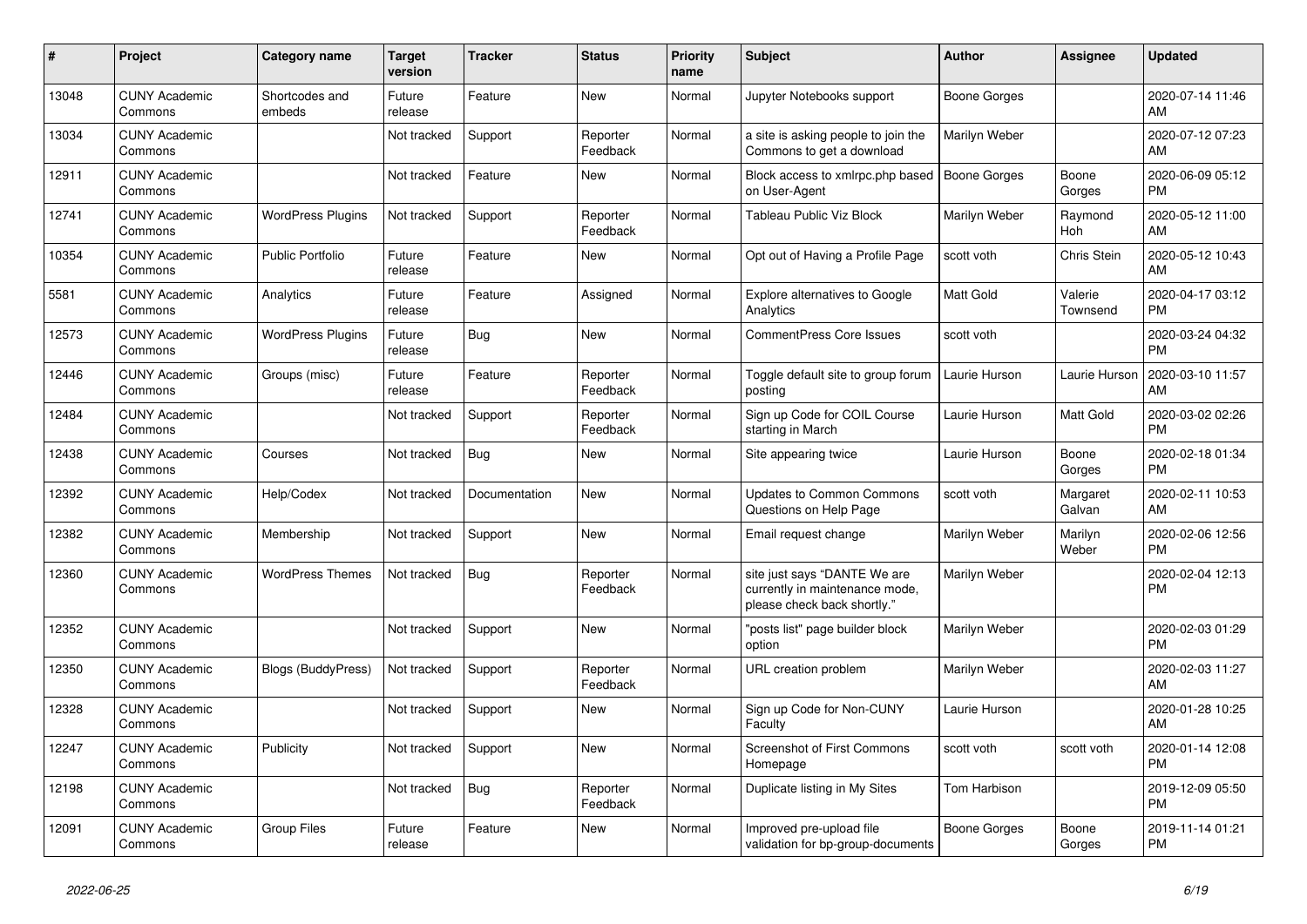| #     | Project                                                                 | <b>Category name</b>     | <b>Target</b><br>version | <b>Tracker</b> | <b>Status</b>        | <b>Priority</b><br>name | Subject                                                                      | <b>Author</b>       | Assignee            | <b>Updated</b>                |
|-------|-------------------------------------------------------------------------|--------------------------|--------------------------|----------------|----------------------|-------------------------|------------------------------------------------------------------------------|---------------------|---------------------|-------------------------------|
| 11945 | <b>CUNY Academic</b><br>Commons                                         | Reckoning                | Future<br>release        | Feature        | Reporter<br>Feedback | Normal                  | Add Comments bubble to<br>Reckoning views                                    | <b>Boone Gorges</b> | Boone<br>Gorges     | 2019-11-12 05:14<br>PM        |
| 12062 | AD/O365 Transition<br>from NonMatric to<br><b>Matriculated Students</b> |                          |                          | Feature        | In Progress          | Normal                  | create solution and console<br>project                                       | Emilio Rodriguez    | Emilio<br>Rodriguez | 2019-11-12 03:56<br>PM        |
| 12004 | <b>CUNY Academic</b><br>Commons                                         |                          | Not tracked              | Support        | Reporter<br>Feedback | Normal                  | Notifications for spam blog<br>comments                                      | Gina Cherry         | Raymond<br>Hoh      | 2019-11-01 12:05<br><b>PM</b> |
| 8836  | <b>CUNY Academic</b><br>Commons                                         | Blogs (BuddyPress)       | Future<br>release        | Feature        | Assigned             | Normal                  | Redesign site launch process                                                 | <b>Matt Gold</b>    | Boone<br>Gorges     | 2019-10-03 02:49<br>PM        |
| 11789 | <b>CUNY Academic</b><br>Commons                                         | Courses                  | Future<br>release        | Feature        | New                  | Normal                  | Ability to remove item from<br>Courses list                                  | Laurie Hurson       | Sonja Leix          | 2019-09-24 12:28<br><b>PM</b> |
| 11519 | <b>CUNY Academic</b><br>Commons                                         |                          | Not tracked              | Support        | Assigned             | Normal                  | comment option not appearing                                                 | Marilyn Weber       |                     | 2019-09-24 10:28<br>AM        |
| 11517 | <b>CUNY Academic</b><br>Commons                                         |                          | Not tracked              | Feature        | Assigned             | Normal                  | wp-accessibility plugin should not<br>strip 'target="_blank"' by default     | <b>Boone Gorges</b> | Laurie Hurson       | 2019-09-24 09:57<br>AM        |
| 11883 | <b>CUNY Academic</b><br>Commons                                         | Help/Codex               | Not tracked              | Support        | New                  | Normal                  | Need Embedding Help Page<br>Update (Tableau)                                 | Anthony Wheeler     | scott voth          | 2019-09-24 08:49<br>AM        |
| 11860 | <b>CUNY Academic</b><br>Commons                                         | Registration             | Future<br>release        | Feature        | <b>New</b>           | Normal                  | <b>Ensure Students Are Aware They</b><br>Can Use Aliases At Registration     | scott voth          |                     | 2019-09-24 08:46<br>AM        |
| 11848 | <b>CUNY Academic</b><br>Commons                                         |                          | Not tracked              | Support        | Hold                 | Normal                  | a Dean of Faculty wants to share<br>a large file                             | Marilyn Weber       |                     | 2019-09-24 08:44<br>AM        |
| 11788 | <b>CUNY Academic</b><br>Commons                                         | <b>WordPress Plugins</b> | Future<br>release        | Support        | Reporter<br>Feedback | Normal                  | Plugin Request - Browse Aloud                                                | scott voth          |                     | 2019-09-24 08:42<br>AM        |
| 8666  | <b>CUNY Academic</b><br>Commons                                         | Teaching                 | Not tracked              | Documentation  | Assigned             | Normal                  | Create Teaching on the<br>Commons Resource Page                              | <b>Matt Gold</b>    | Laurie Hurson       | 2019-09-23 03:16<br><b>PM</b> |
| 11545 | <b>CUNY Academic</b><br>Commons                                         | <b>WordPress Plugins</b> | Not tracked              | Support        | New                  | Normal                  | Twitter searches in WordPress                                                | Gina Cherry         | Matt Gold           | 2019-09-23 01:03<br><b>PM</b> |
| 11879 | <b>CUNY Academic</b><br>Commons                                         |                          | Not tracked              | Bug            | <b>New</b>           | Normal                  | Hypothesis comments appearing<br>on multiple, different pdfs across<br>blogs | Laurie Hurson       | Laurie Hurson       | 2019-09-19 02:39<br>PM        |
| 10273 | <b>CUNY Academic</b><br>Commons                                         | Registration             | Not tracked              | Support        | Reporter<br>Feedback | Normal                  | users combining CF and campus<br>address                                     | Marilyn Weber       |                     | 2019-09-18 10:58<br>AM        |
| 11834 | <b>CUNY Academic</b><br>Commons                                         | Group Files              | Future<br>release        | Feature        | New                  | Normal                  | Improved tools for managing<br>group file folders                            | <b>Boone Gorges</b> | Sonja Leix          | 2019-09-06 03:55<br>PM        |
| 11787 | <b>CUNY Academic</b><br>Commons                                         |                          | Not tracked              | Support        | Reporter<br>Feedback | Normal                  | automated comments notifications   Marilyn Weber<br>on ZenDesk               |                     |                     | 2019-08-26 06:18<br>PM        |
| 11771 | <b>CUNY Academic</b><br>Commons                                         |                          | Not tracked              | Support        | Reporter<br>Feedback | Normal                  | post displays in sections                                                    | Marilyn Weber       |                     | 2019-08-20 10:34<br>AM        |
| 11493 | <b>CUNY Academic</b><br>Commons                                         | Domain Mapping           | Not tracked              | Support        | Reporter<br>Feedback | Normal                  | Domain Mapping Request - Talia<br>Schaffer                                   | scott voth          | Matt Gold           | 2019-08-06 08:39<br>AM        |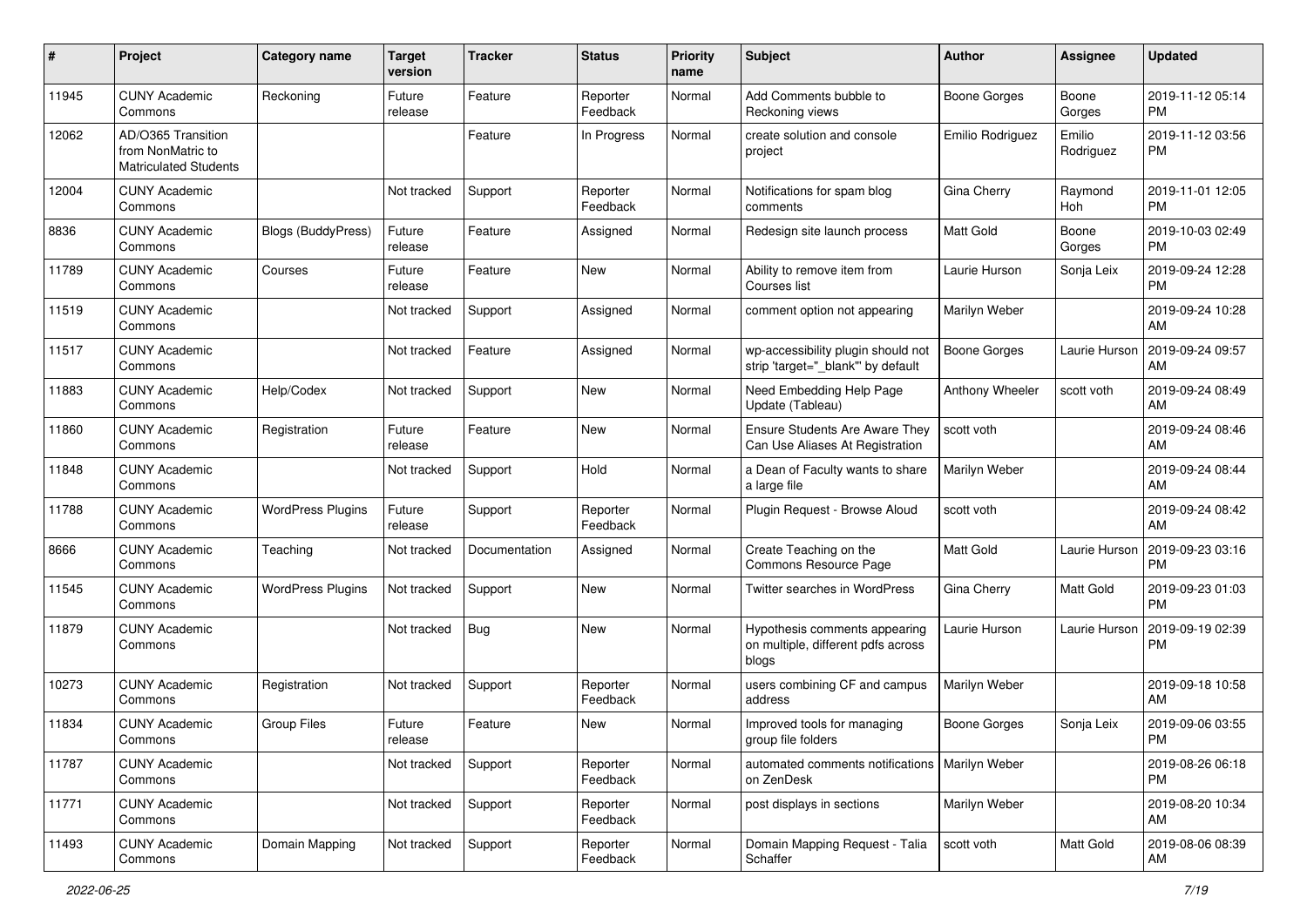| #     | Project                         | <b>Category name</b>     | <b>Target</b><br>version | <b>Tracker</b> | <b>Status</b>        | <b>Priority</b><br>name | <b>Subject</b>                                                                                               | <b>Author</b>           | Assignee           | <b>Updated</b>                |
|-------|---------------------------------|--------------------------|--------------------------|----------------|----------------------|-------------------------|--------------------------------------------------------------------------------------------------------------|-------------------------|--------------------|-------------------------------|
| 11624 | <b>CUNY Academic</b><br>Commons | WordPress (misc)         | Not tracked              | Support        | <b>New</b>           | Normal                  | Change pages into posts or swap<br>database for a Commons site?                                              | Stephen Klein           | Raymond<br>Hoh     | 2019-07-09 11:04<br>AM        |
| 11556 | <b>CUNY Academic</b><br>Commons | Courses                  | Not tracked              | Bug            | Reporter<br>Feedback | Normal                  | Instructor name given in course<br>listing                                                                   | Tom Harbison            |                    | 2019-06-25 04:12<br><b>PM</b> |
| 11531 | <b>CUNY Academic</b><br>Commons | Events                   | Future<br>release        | Feature        | <b>New</b>           | Normal                  | Main Events calendar should<br>include non-public events that<br>user has access to                          | scott voth              | Boone<br>Gorges    | 2019-06-11 10:00<br>AM        |
| 11496 | <b>CUNY Academic</b><br>Commons | <b>Public Portfolio</b>  | 1.15.2                   | Support        | <b>New</b>           | Normal                  | Replace Twitter Icon on Member<br>Portfolio page                                                             | scott voth              | Boone<br>Gorges    | 2019-06-06 01:03<br><b>PM</b> |
| 11509 | <b>CUNY Academic</b><br>Commons |                          | Not tracked              | Support        | Reporter<br>Feedback | Normal                  | deleted Page causing a Menu<br>problem?                                                                      | Marilyn Weber           |                    | 2019-06-04 09:54<br>AM        |
| 11415 | <b>CUNY Academic</b><br>Commons | <b>WordPress Plugins</b> | Not tracked              | Bug            | Reporter<br>Feedback | Normal                  | Blog Subscriptions in Jetpack                                                                                | Laurie Hurson           |                    | 2019-05-14 10:34<br>AM        |
| 11393 | <b>CUNY Academic</b><br>Commons |                          | Not tracked              | Publicity      | New                  | Normal                  | After 1.15 release, ceate a hero<br>slide and post about adding a site<br>to a group                         | scott voth              | Patrick<br>Sweeney | 2019-05-14 10:32<br>AM        |
| 11386 | <b>CUNY Academic</b><br>Commons | WordPress - Media        | Not tracked              | Support        | Reporter<br>Feedback | Normal                  | disappearing images                                                                                          | scott voth              | Boone<br>Gorges    | 2019-05-14 10:32<br>AM        |
| 11449 | <b>CUNY Academic</b><br>Commons | WordPress - Media        | Not tracked              | Support        | Reporter<br>Feedback | Normal                  | Cloning Media Library for JITP<br>from Staging to Production Site                                            | <b>Patrick DeDauw</b>   | Boone<br>Gorges    | 2019-05-13 12:00<br><b>PM</b> |
| 11392 | <b>CUNY Academic</b><br>Commons |                          | Future<br>release        | <b>Bug</b>     | <b>New</b>           | Normal                  | Migrate users away from<br><b>StatPress</b>                                                                  | <b>Boone Gorges</b>     |                    | 2019-04-23 03:53<br><b>PM</b> |
| 11149 | <b>CUNY Academic</b><br>Commons |                          | Not tracked              | Support        | Reporter<br>Feedback | Normal                  | comments getting blocked                                                                                     | Marilyn Weber           | Raymond<br>Hoh     | 2019-03-26 11:40<br>AM        |
| 1544  | <b>CUNY Academic</b><br>Commons | Groups (misc)            | Future<br>release        | Feature        | Reporter<br>Feedback | Normal                  | Group Filtering and Sorting                                                                                  | Matt Gold               | Chris Stein        | 2019-03-01 02:25<br><b>PM</b> |
| 4635  | <b>CUNY Academic</b><br>Commons | Authentication           | Future<br>release        | Feature        | <b>New</b>           | Normal                  | Allow non-WP authentication                                                                                  | Boone Gorges            | Sonja Leix         | 2019-03-01 02:05<br><b>PM</b> |
| 9720  | <b>CUNY Academic</b><br>Commons | Authentication           | Future<br>release        | Feature        | <b>New</b>           | Normal                  | The Commons should be an<br>oAuth provider                                                                   | <b>Boone Gorges</b>     |                    | 2019-03-01 02:04<br><b>PM</b> |
| 11120 | <b>CUNY Academic</b><br>Commons | <b>WordPress Plugins</b> | Not tracked              | Bug            | Reporter<br>Feedback | Normal                  | Events Manager Events Not<br>Showing Up                                                                      | Mark Webb               |                    | 2019-02-27 04:10<br><b>PM</b> |
| 11131 | <b>CUNY Academic</b><br>Commons |                          | Future<br>release        | Feature        | Reporter<br>Feedback | Normal                  | <b>Image Annotation Plugins</b>                                                                              | Laurie Hurson           |                    | 2019-02-26 11:33<br>AM        |
| 11077 | <b>CUNY Academic</b><br>Commons | Events                   | Not tracked              | Feature        | Reporter<br>Feedback | Normal                  | Show event category description<br>in event list view                                                        | Raffi<br>Khatchadourian |                    | 2019-02-12 10:38<br><b>PM</b> |
| 11024 | <b>CUNY Academic</b><br>Commons | WordPress (misc)         | Future<br>release        | Bug            | New                  | Normal                  | Subsites should not show "you<br>should update your .htaccess<br>now" notice after permalink<br>setting save | <b>Boone Gorges</b>     |                    | 2019-01-28 01:35<br>PM        |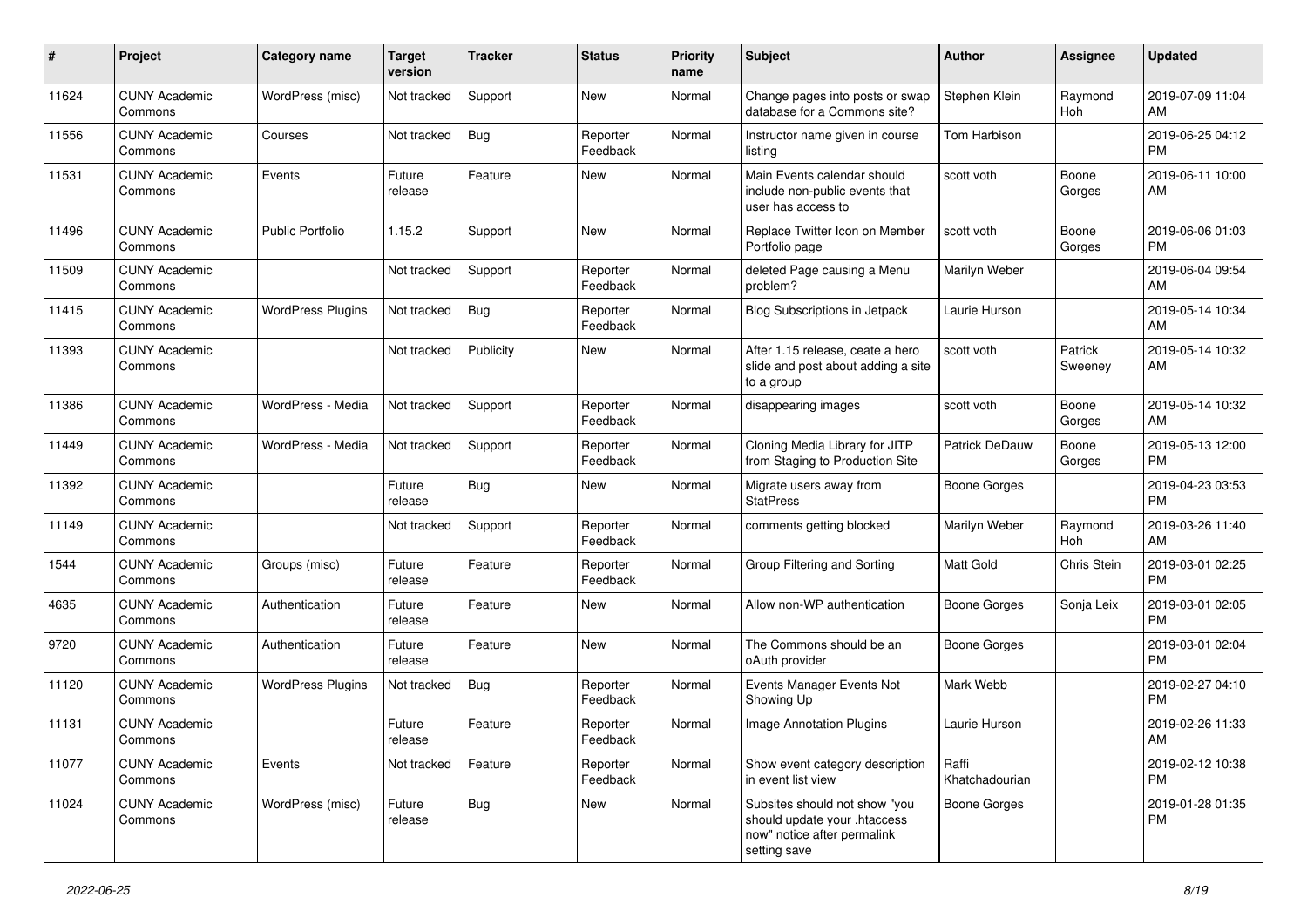| $\#$  | Project                         | <b>Category name</b>       | <b>Target</b><br>version | <b>Tracker</b> | <b>Status</b>        | <b>Priority</b><br>name | <b>Subject</b>                                                                                                                               | <b>Author</b>          | <b>Assignee</b>       | <b>Updated</b>                |
|-------|---------------------------------|----------------------------|--------------------------|----------------|----------------------|-------------------------|----------------------------------------------------------------------------------------------------------------------------------------------|------------------------|-----------------------|-------------------------------|
| 10982 | <b>CUNY Academic</b><br>Commons | Domain Mapping             | Not tracked              | Support        | Reporter<br>Feedback | Normal                  | <b>CNAME</b> question                                                                                                                        | scott voth             |                       | 2019-01-22 04:29<br><b>PM</b> |
| 10839 | <b>CUNY Academic</b><br>Commons | About page                 | Not tracked              | Support        | <b>New</b>           | Normal                  | <b>Mission Statement Needs</b><br>Revision                                                                                                   | scott voth             | <b>Matt Gold</b>      | 2018-12-26 10:58<br>AM        |
| 10794 | <b>CUNY Academic</b><br>Commons | Performance                | Not tracked              | <b>Bug</b>     | <b>New</b>           | Normal                  | Memcached connection<br>occasionally breaks                                                                                                  | <b>Boone Gorges</b>    | Boone<br>Gorges       | 2018-12-06 03:30<br><b>PM</b> |
| 10769 | <b>CUNY Academic</b><br>Commons | <b>WordPress Themes</b>    | Not tracked              | Bug            | Reporter<br>Feedback | Normal                  | 2011 Theme Sidebar                                                                                                                           | Mark Webb              |                       | 2018-12-04 04:09<br><b>PM</b> |
| 10659 | <b>CUNY Academic</b><br>Commons | Group Forums               | Future<br>release        | Feature        | Assigned             | Normal                  | Post to multiple groups via email                                                                                                            | Matt Gold              | Raymond<br>Hoh        | 2018-11-15 12:54<br>AM        |
| 10657 | <b>CUNY Academic</b><br>Commons |                            | Not tracked              | Support        | Reporter<br>Feedback | Normal                  | child theme problems                                                                                                                         | Marilyn Weber          |                       | 2018-11-08 01:19<br><b>PM</b> |
| 9926  | <b>CUNY Academic</b><br>Commons | <b>WordPress Plugins</b>   | Future<br>release        | Bug            | <b>New</b>           | Normal                  | twitter-mentions-as-comments<br>cron jobs can run long                                                                                       | Boone Gorges           | Boone<br>Gorges       | 2018-10-24 12:34<br><b>PM</b> |
| 9289  | <b>CUNY Academic</b><br>Commons | <b>WordPress Plugins</b>   | Future<br>release        | Bug            | Reporter<br>Feedback | Normal                  | Email Users Plugin                                                                                                                           | Laurie Hurson          | Boone<br>Gorges       | 2018-10-24 12:34<br><b>PM</b> |
| 9028  | <b>CUNY Academic</b><br>Commons | Onboarding                 | Future<br>release        | Feature        | Assigned             | Normal                  | suggest groups to new members<br>during the registration process                                                                             | <b>Matt Gold</b>       | Chris Stein           | 2018-10-24 12:34<br><b>PM</b> |
| 5992  | <b>CUNY Academic</b><br>Commons | <b>Email Notifications</b> | Future<br>release        | Feature        | <b>New</b>           | Normal                  | Changing the From line of<br>autogenerated blog emails                                                                                       | Marilyn Weber          |                       | 2018-09-27 05:19<br><b>PM</b> |
| 10368 | <b>CUNY Academic</b><br>Commons |                            | Future<br>release        | Feature        | Assigned             | Normal                  | Use ORCID data to populate<br>academic profile page                                                                                          | Stephen Francoeur      | Boone<br>Gorges       | 2018-09-25 01:53<br><b>PM</b> |
| 9947  | <b>CUNY Academic</b><br>Commons | <b>WordPress Plugins</b>   | Future<br>release        | Feature        | Reporter<br>Feedback | Normal                  | Install H5P quiz plugin                                                                                                                      | <b>Matt Gold</b>       | Boone<br>Gorges       | 2018-09-11 11:01<br>AM        |
| 10262 | <b>CUNY Academic</b><br>Commons |                            | Not tracked              | Bug            | Reporter<br>Feedback | Normal                  | Newsletter Plugin: Broken Image<br>at Bottom of All Newsletters                                                                              | Mark Webb              | Raymond<br><b>Hoh</b> | 2018-08-30 05:17<br><b>PM</b> |
| 9979  | <b>CUNY Academic</b><br>Commons | <b>Email Notifications</b> | Not tracked              | Bug            | Reporter<br>Feedback | Normal                  | Reports of slow email activation<br>emails                                                                                                   | <b>Matt Gold</b>       | Boone<br>Gorges       | 2018-08-29 09:40<br>PM        |
| 10040 | <b>CUNY Academic</b><br>Commons | WordPress (misc)           | Not tracked              | <b>Bug</b>     | Reporter<br>Feedback | Normal                  | User doesn't see full list of themes   Matt Gold                                                                                             |                        | Boone<br>Gorges       | 2018-07-25 10:12<br>AM        |
| 9941  | <b>CUNY Academic</b><br>Commons | Wiki                       | Not tracked              | Support        | Assigned             | Normal                  | Wiki functionality                                                                                                                           | <b>Matt Gold</b>       | Boone<br>Gorges       | 2018-06-26 10:57<br>AM        |
| 9515  | <b>CUNY Academic</b><br>Commons | <b>WordPress Plugins</b>   | Not tracked              | <b>Bug</b>     | Reporter<br>Feedback | Normal                  | Text to Speech plugin - "More<br>Slowly" checkbox not working                                                                                | scott voth             | Boone<br>Gorges       | 2018-06-13 02:26<br><b>PM</b> |
| 9908  | <b>CUNY Academic</b><br>Commons |                            | Not tracked              | Feature        | <b>New</b>           | Normal                  | Is it possible to send email<br>updates to users (or an email<br>address not on the list) for only a<br>single page AFTER being<br>prompted? | <b>Michael Shields</b> | scott voth            | 2018-06-11 01:34<br><b>PM</b> |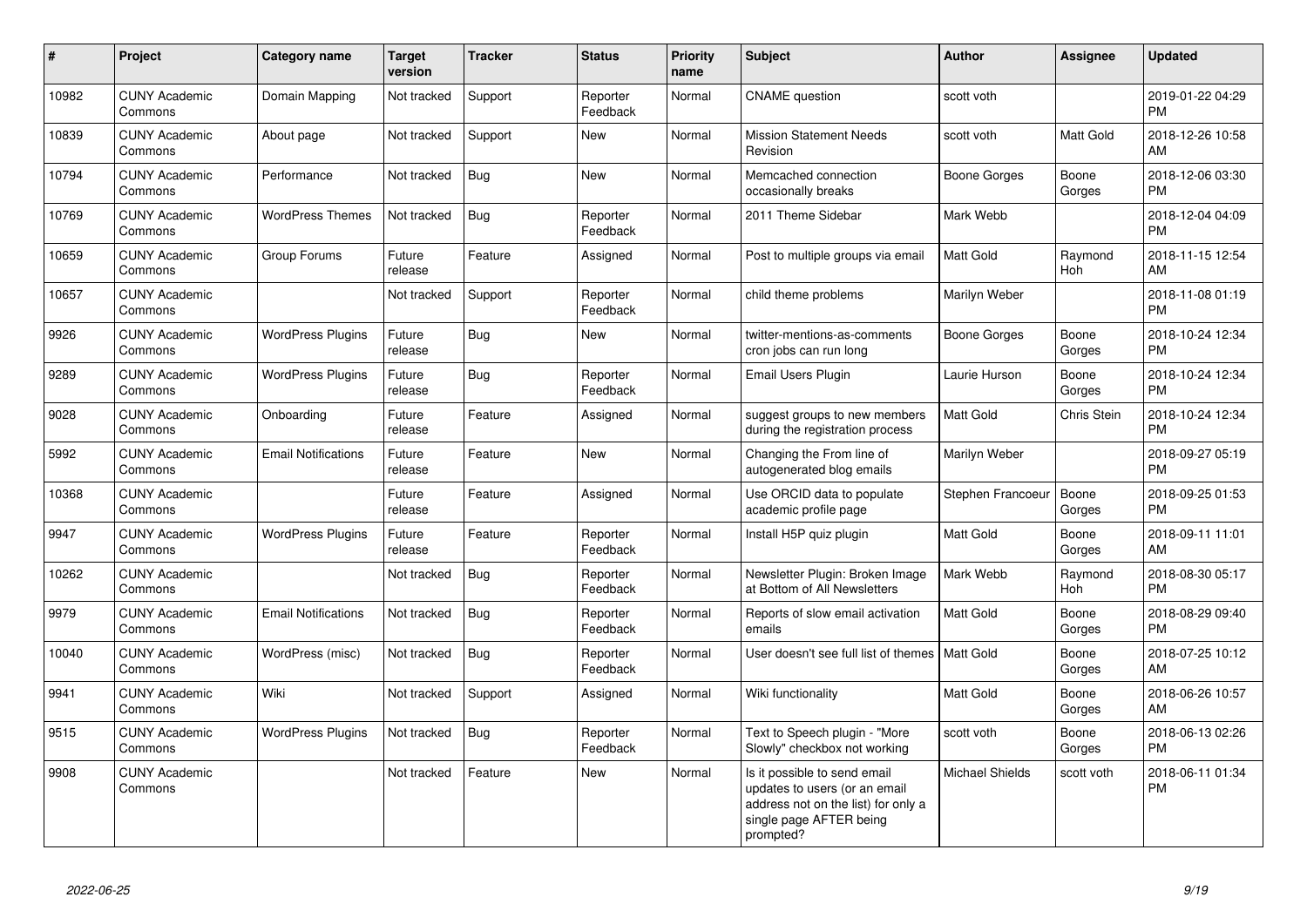| $\#$ | <b>Project</b>                  | <b>Category name</b>     | <b>Target</b><br>version | Tracker    | <b>Status</b>        | Priority<br>name | <b>Subject</b>                                                                             | <b>Author</b>           | Assignee              | <b>Updated</b>                |
|------|---------------------------------|--------------------------|--------------------------|------------|----------------------|------------------|--------------------------------------------------------------------------------------------|-------------------------|-----------------------|-------------------------------|
| 9895 | <b>CUNY Academic</b><br>Commons | Onboarding               | Future<br>release        | Feature    | Assigned             | Normal           | Add "Accept Invitation"<br>link/button/function to Group<br>and/or Site invitation emails? | <b>Luke Waltzer</b>     | Boone<br>Gorges       | 2018-06-07 12:42<br><b>PM</b> |
| 9835 | <b>CUNY Academic</b><br>Commons | Group Forums             | Future<br>release        | Bug        | Assigned             | Normal           | add a "like" function?                                                                     | Marilyn Weber           | <b>Erik Trainer</b>   | 2018-06-05 01:49<br><b>PM</b> |
| 9729 | <b>CUNY Academic</b><br>Commons | <b>SEO</b>               | Not tracked              | Support    | <b>New</b>           | Normal           | 503 Errors showing on<br>newlaborforum.cuny.edu                                            | Diane Krauthamer        | Raymond<br><b>Hoh</b> | 2018-05-22 04:48<br><b>PM</b> |
| 8607 | <b>CUNY Academic</b><br>Commons |                          | Not tracked              | Support    | New                  | Normal           | Paypal?                                                                                    | Marilyn Weber           | Matt Gold             | 2018-05-15 01:37<br><b>PM</b> |
| 9643 | <b>CUNY Academic</b><br>Commons | Publicity                | Not tracked              | Feature    | New                  | Normal           | Create a page on the Commons<br>for logos etc.                                             | Stephen Real            | Stephen Real          | 2018-04-24 10:53<br>AM        |
| 3768 | <b>CUNY Academic</b><br>Commons | <b>Public Portfolio</b>  | Future<br>release        | Feature    | Assigned             | Normal           | Institutions/Past positions on<br>public portfolios                                        | Matt Gold               | Boone<br>Gorges       | 2018-04-23 10:44<br>AM        |
| 7981 | <b>CUNY Academic</b><br>Commons | Social Paper             | Future<br>release        | Bug        | New                  | Normal           | Social Paper comments should<br>not go to spam                                             | <b>Luke Waltzer</b>     | Boone<br>Gorges       | 2018-04-16 03:52<br><b>PM</b> |
| 7663 | <b>CUNY Academic</b><br>Commons | Social Paper             | Future<br>release        | Bug        | <b>New</b>           | Normal           | Social Paper notifications not<br>formatted correctly on secondary<br>sites                | <b>Boone Gorges</b>     | Boone<br>Gorges       | 2018-04-16 03:52<br><b>PM</b> |
| 9207 | <b>CUNY Academic</b><br>Commons |                          | Future<br>release        | Support    | Reporter<br>Feedback | Normal           | display dashboards made in<br>Tableau?                                                     | Marilyn Weber           | Boone<br>Gorges       | 2018-04-10 10:42<br>AM        |
| 9420 | <b>CUNY Academic</b><br>Commons | cuny.is                  | Not tracked              | Feature    | New                  | Normal           | Request for http://cuny.is/streams                                                         | Raffi<br>Khatchadourian | Marilyn<br>Weber      | 2018-04-02 10:08<br>AM        |
| 7022 | <b>CUNY Academic</b><br>Commons | Announcements            | Future<br>release        | Bug        | <b>New</b>           | Normal           | Sitewide announcements should<br>be displayed on, and dismissable<br>from, mapped domains  | <b>Boone Gorges</b>     | Boone<br>Gorges       | 2018-03-22 10:18<br>AM        |
| 9211 | <b>CUNY Academic</b><br>Commons | <b>WordPress Plugins</b> | Future<br>release        | Support    | Reporter<br>Feedback | Normal           | Auto-Role Setting in Forum Plugin<br><b>Causing Some Confusion</b>                         | <b>Luke Waltzer</b>     | Boone<br>Gorges       | 2018-03-13 11:44<br>AM        |
| 9346 | <b>CUNY Academic</b><br>Commons | WordPress (misc)         | Not tracked              | <b>Bug</b> | New                  | Normal           | Clone cetls.bmcc.cuny.edu for<br>development                                               | Owen Roberts            | Raymond<br><b>Hoh</b> | 2018-03-06 05:35<br><b>PM</b> |
| 3580 | <b>CUNY Academic</b><br>Commons | Group Blogs              | Future<br>release        | Feature    | <b>New</b>           | Normal           | Multiple blogs per group                                                                   | Boone Gorges            | Boone<br>Gorges       | 2018-02-20 02:02<br><b>PM</b> |
| 8991 | <b>CUNY Academic</b><br>Commons | Reply By Email           | Not tracked              | Bug        | Hold                 | Normal           | RBE duplicate email message<br>issue                                                       | Matt Gold               | Raymond<br>Hoh        | 2018-02-18 08:53<br><b>PM</b> |
| 9060 | <b>CUNY Academic</b><br>Commons | Commons In A Box         | Not tracked              | <b>Bug</b> | Hold                 | Normal           | Problems with CBox image library<br>upload                                                 | Lisa Rhody              | Raymond<br><b>Hoh</b> | 2018-01-10 03:26<br><b>PM</b> |
| 9015 | <b>CUNY Academic</b><br>Commons | Groups (misc)            | Not tracked              | Outreach   | Assigned             | Normal           | Email group admins the email<br>addresses of their groups                                  | Matt Gold               | Matt Gold             | 2018-01-02 09:54<br>AM        |
| 8992 | <b>NYCDH Community</b><br>Site  |                          |                          | <b>Bug</b> | Assigned             | Normal           | Multiple RBE error reports                                                                 | Matt Gold               | Raymond<br>Hoh        | 2017-12-11 05:43<br><b>PM</b> |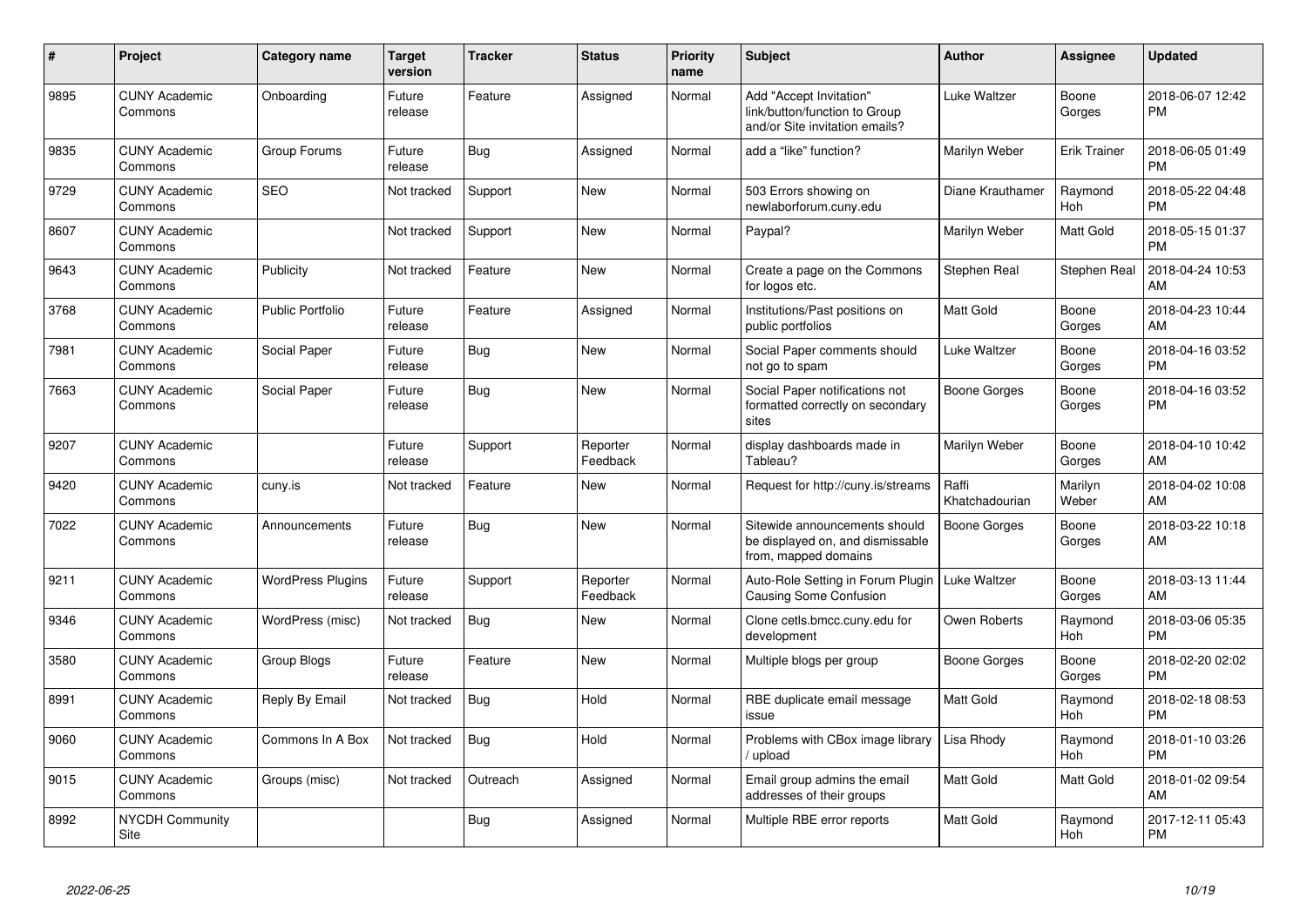| #    | Project                         | <b>Category name</b>     | <b>Target</b><br>version | <b>Tracker</b> | <b>Status</b> | <b>Priority</b><br>name | <b>Subject</b>                                                                        | Author              | Assignee           | <b>Updated</b>                |
|------|---------------------------------|--------------------------|--------------------------|----------------|---------------|-------------------------|---------------------------------------------------------------------------------------|---------------------|--------------------|-------------------------------|
| 8976 | <b>CUNY Academic</b><br>Commons | Reply By Email           | Not tracked              | Feature        | Assigned      | Normal                  | Package RBE new topics<br>posting?                                                    | <b>Matt Gold</b>    | Raymond<br>Hoh     | 2017-12-04 02:34<br><b>PM</b> |
| 8898 | <b>CUNY Academic</b><br>Commons | Social Paper             | Not tracked              | Feature        | Assigned      | Normal                  | Usage data on docs and social<br>paper                                                | Matt Gold           | <b>Matt Gold</b>   | 2017-11-16 11:32<br>AM        |
| 8837 | <b>CUNY Academic</b><br>Commons |                          | Not tracked              | Feature        | Assigned      | Normal                  | Create a form to request info from<br>people requesting premium<br>themes and plugins | <b>Matt Gold</b>    | Marilyn<br>Weber   | 2017-11-14 03:35<br><b>PM</b> |
| 8902 | <b>CUNY Academic</b><br>Commons | Design                   | Not tracked              | Feature        | Assigned      | Normal                  | Report back on research on<br><b>BuddyPress themes</b>                                | <b>Matt Gold</b>    | Michael Smith      | 2017-11-10 12:31<br><b>PM</b> |
| 8756 | <b>CUNY Academic</b><br>Commons | Group Blogs              | Future<br>release        | Feature        | Hold          | Normal                  | Connect multiple blogs to one<br>group?                                               | Matt Gold           | Boone<br>Gorges    | 2017-09-30 10:42<br>AM        |
| 8211 | <b>CUNY Academic</b><br>Commons | <b>WordPress Themes</b>  | Future<br>release        | Feature        | <b>New</b>    | Normal                  | Theme Suggestions: Material<br>Design-Inspired Themes                                 | Margaret Galvan     | Margaret<br>Galvan | 2017-08-07 02:48<br><b>PM</b> |
| 8440 | <b>CUNY Academic</b><br>Commons | Onboarding               | Not tracked              | Bug            | <b>New</b>    | Normal                  | Create Test Email Accounts for<br><b>Onboarding Project</b>                           | Stephen Real        | Stephen Real       | 2017-08-01 09:49<br><b>PM</b> |
| 8078 | <b>CUNY Academic</b><br>Commons | <b>WordPress Plugins</b> | Future<br>release        | System Upgrade | Assigned      | Normal                  | <b>CommentPress Updates</b>                                                           | Margaret Galvan     | Christian<br>Wach  | 2017-05-08 03:49<br><b>PM</b> |
| 7828 | <b>CUNY Academic</b><br>Commons |                          | Not tracked              | Feature        | Assigned      | Normal                  | Theme Assessment 2017                                                                 | Margaret Galvan     | Margaret<br>Galvan | 2017-05-02 10:41<br><b>PM</b> |
| 4481 | <b>CUNY Academic</b><br>Commons | Events                   | Future<br>release        | Feature        | New           | Normal                  | Group admins/mods should have<br>the ability to unlink an event from<br>the group     | <b>Boone Gorges</b> | Boone<br>Gorges    | 2017-04-24 03:53<br><b>PM</b> |
| 7928 | <b>CUNY Academic</b><br>Commons | Group Forums             | Not tracked              | <b>Bug</b>     | <b>New</b>    | Normal                  | Duplicate Forum post                                                                  | Luke Waltzer        | Raymond<br>Hoh     | 2017-04-11 09:27<br><b>PM</b> |
| 7624 | <b>CUNY Academic</b><br>Commons | BuddyPress (misc)        | Future<br>release        | Design/UX      | <b>New</b>    | Normal                  | <b>BP Notifications</b>                                                               | Luke Waltzer        | Paige Dupont       | 2017-02-08 10:43<br><b>PM</b> |
| 5316 | <b>CUNY Academic</b><br>Commons | User Experience          | Future<br>release        | Feature        | Assigned      | Normal                  | Prompt user email address<br>updates                                                  | Matt Gold           | Stephen Real       | 2016-12-21 03:30<br><b>PM</b> |
| 4980 | <b>CUNY Academic</b><br>Commons | Home Page                | Future<br>release        | Feature        | Assigned      | Normal                  | CAC Featured Content -- Adding<br>Randomization                                       | <b>Matt Gold</b>    | Boone<br>Gorges    | 2016-12-12 03:01<br><b>PM</b> |
| 6995 | <b>CUNY Academic</b><br>Commons | Home Page                | Not tracked              | <b>Bug</b>     | Assigned      | Normal                  | member filter on homepage not<br>workina                                              | Matt Gold           | Raymond<br>Hoh     | 2016-12-11 09:46<br><b>PM</b> |
| 6665 | <b>CUNY Academic</b><br>Commons |                          | Not tracked              | Publicity      | <b>New</b>    | Normal                  | Dead Link in 1.10 announcement<br>post                                                | Paige Dupont        | Stephen Real       | 2016-12-01 03:11<br>PM        |
| 6755 | <b>CUNY Academic</b><br>Commons | WordPress (misc)         | Future<br>release        | Bug            | New           | Normal                  | Cannot Deactivate Plugin                                                              | Laura Kane          |                    | 2016-11-16 01:12<br><b>PM</b> |
| 6671 | <b>CUNY Academic</b><br>Commons | Reply By Email           | Not tracked              | <b>Bug</b>     | Assigned      | Normal                  | "Post too often" RBE error<br>message                                                 | Matt Gold           | Raymond<br>Hoh     | 2016-11-11 09:55<br>AM        |
| 6426 | <b>CUNY Academic</b><br>Commons | Spam/Spam<br>Prevention  | Future<br>release        | Feature        | Assigned      | Normal                  | Force captcha on all comments?                                                        | Matt Gold           | <b>Tahir Butt</b>  | 2016-10-24 02:06<br><b>PM</b> |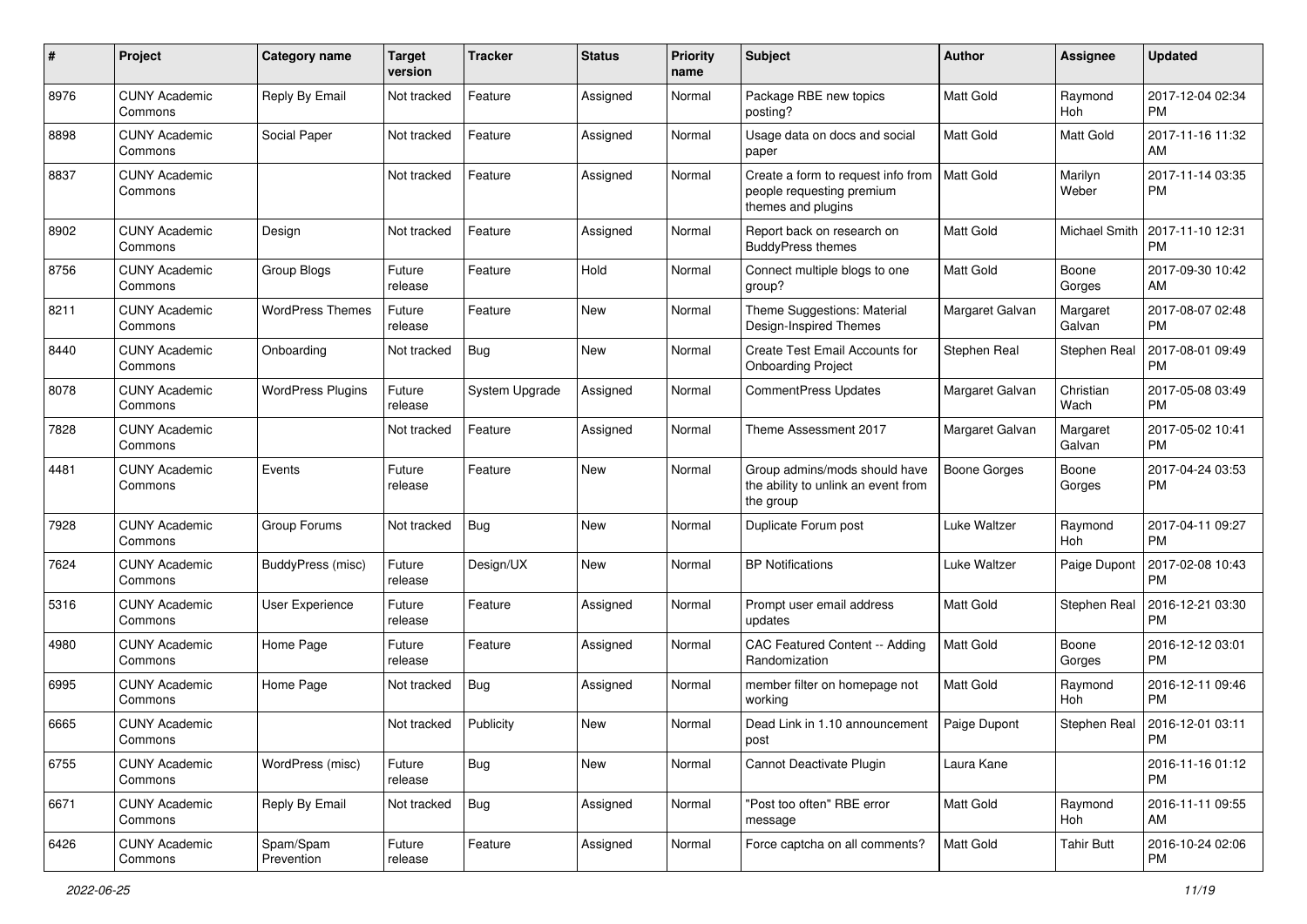| $\#$ | Project                         | Category name             | <b>Target</b><br>version | <b>Tracker</b> | <b>Status</b>        | <b>Priority</b><br>name | <b>Subject</b>                                                   | Author                  | <b>Assignee</b>     | <b>Updated</b>                |
|------|---------------------------------|---------------------------|--------------------------|----------------|----------------------|-------------------------|------------------------------------------------------------------|-------------------------|---------------------|-------------------------------|
| 3090 | <b>CUNY Academic</b><br>Commons | Twitter page              | Future<br>release        | Feature        | Assigned             | Normal                  | Prevent Retweets from showing<br>up on Commons twitter page      | <b>Matt Gold</b>        | <b>Tahir Butt</b>   | 2016-10-24 11:31<br>AM        |
| 5199 | <b>CUNY Academic</b><br>Commons | Social Paper              | Future<br>release        | Feature        | New                  | Normal                  | add tables to the SP editor                                      | Marilyn Weber           |                     | 2016-10-24 11:27<br>AM        |
| 5234 | <b>CUNY Academic</b><br>Commons | Membership                | Future<br>release        | Feature        | Assigned             | Normal                  | Write Unconfirmed patch for WP                                   | Boone Gorges            | Boone<br>Gorges     | 2016-10-24 11:18<br>AM        |
| 5826 | <b>CUNY Academic</b><br>Commons | <b>WordPress Plugins</b>  | Future<br>release        | Support        | Reporter<br>Feedback | Normal                  | <b>Remove Subscription Options</b><br>plugin from directory      | Sarah Morgano           | Sarah<br>Morgano    | 2016-10-21 04:14<br><b>PM</b> |
| 6332 | <b>CUNY Academic</b><br>Commons | WordPress (misc)          | Future<br>release        | Feature        | <b>New</b>           | Normal                  | Allow uploaded files to be marked<br>as private in an ad hoc way | <b>Boone Gorges</b>     |                     | 2016-10-17 11:41<br><b>PM</b> |
| 6298 | <b>CUNY Academic</b><br>Commons | <b>User Experience</b>    | Not tracked              | Design/UX      | Assigned             | Normal                  | Examine data from survey                                         | <b>Matt Gold</b>        | Margaret<br>Galvan  | 2016-10-14 12:16<br><b>PM</b> |
| 5182 | <b>CUNY Academic</b><br>Commons | Social Paper              | Future<br>release        | Design/UX      | <b>New</b>           | Normal                  | 'Publishing" a private paper on<br>social paper?                 | Raffi<br>Khatchadourian | Boone<br>Gorges     | 2016-10-13 04:12<br><b>PM</b> |
| 2881 | <b>CUNY Academic</b><br>Commons | <b>Public Portfolio</b>   | Future<br>release        | Feature        | Assigned             | Normal                  | Redesign the UX for Profiles                                     | Chris Stein             | Chris Stein         | 2016-10-13 12:45<br><b>PM</b> |
| 4903 | <b>CUNY Academic</b><br>Commons | Events                    | Future<br>release        | Design/UX      | Assigned             | Normal                  | Improving visual appearance of<br>event calendars                | <b>Matt Gold</b>        | Boone<br>Gorges     | 2016-10-13 11:51<br>AM        |
| 5696 | <b>CUNY Academic</b><br>Commons | Events                    | Future<br>release        | Feature        | Assigned             | Normal                  | Events Calendar - display options<br>calendar aggregation        | Matt Gold               | Boone<br>Gorges     | 2016-10-13 11:44<br>AM        |
| 6078 | <b>CUNY Academic</b><br>Commons | <b>Blogs (BuddyPress)</b> | Future<br>release        | Feature        | <b>New</b>           | Normal                  | Explore Adding Network Blog<br>Metadata Plugin                   | Luke Waltzer            | Luke Waltzer        | 2016-10-11 10:29<br><b>PM</b> |
| 6115 | <b>CUNY Academic</b><br>Commons | Publicity                 | Not tracked              | Feature        | Assigned             | Normal                  | create digital signage for GC                                    | <b>Matt Gold</b>        | scott voth          | 2016-10-11 10:09<br><b>PM</b> |
| 6014 | <b>CUNY Academic</b><br>Commons | Publicity                 | Future<br>release        | Publicity      | Reporter<br>Feedback | Normal                  | Google search listing                                            | <b>Matt Gold</b>        | Boone<br>Gorges     | 2016-09-21 03:48<br><b>PM</b> |
| 5268 | <b>CUNY Academic</b><br>Commons | Group Forums              | Future<br>release        | Bug            | Assigned             | Normal                  | Long-time to post to multiple<br>groups                          | Luke Waltzer            | Daniel Jones        | 2016-09-07 06:31<br><b>PM</b> |
| 5955 | <b>CUNY Academic</b><br>Commons | Outreach                  | Future<br>release        | Feature        | Assigned             | Normal                  | Create auto-newsletter for<br>commons members                    | <b>Matt Gold</b>        | Luke Waltzer        | 2016-08-30 10:34<br>AM        |
| 5827 | <b>CUNY Academic</b><br>Commons | <b>Public Portfolio</b>   | Future<br>release        | Bug            | Assigned             | Normal                  | Academic Interests square<br>bracket links not working           | scott voth              | Chris Stein         | 2016-08-11 11:59<br><b>PM</b> |
| 5679 | <b>CUNY Academic</b><br>Commons | Analytics                 | Not tracked              | Feature        | New                  | Normal                  | Logged In Users for GA                                           | Valerie Townsend        | Valerie<br>Townsend | 2016-06-11 09:49<br>AM        |
| 4438 | <b>CUNY Academic</b><br>Commons | Events                    | Future<br>release        | Bug            | Assigned             | Normal                  | Events Calendar - Export<br><b>Recurring Events</b>              | scott voth              | Daniel Jones        | 2016-05-23 04:25<br><b>PM</b> |
| 5489 | <b>CUNY Academic</b><br>Commons | Social Paper              | Future<br>release        | Feature        | <b>New</b>           | Normal                  | Asc/desc sorting for Social Paper<br>directories                 | <b>Boone Gorges</b>     |                     | 2016-04-21 10:06<br>PM        |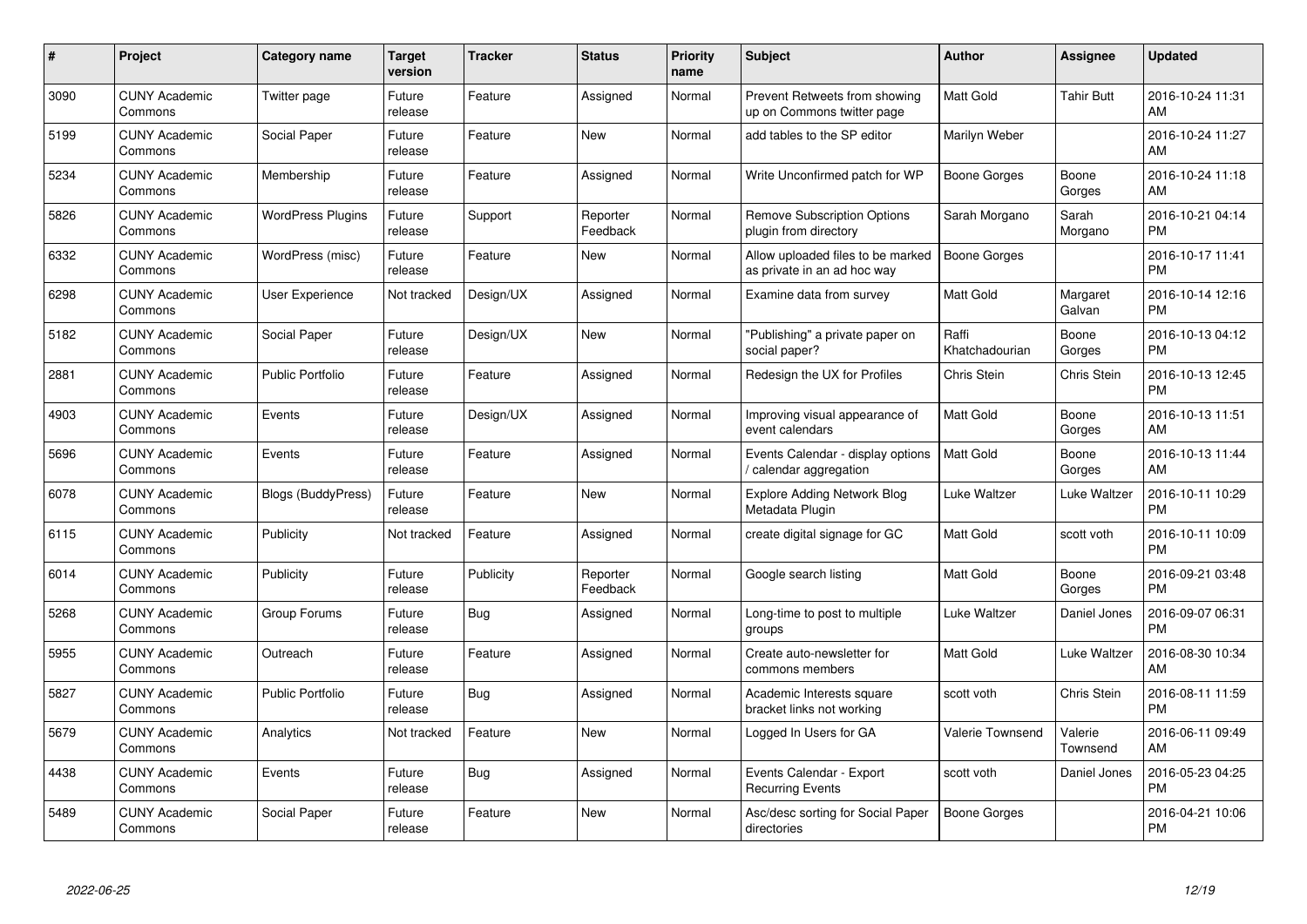| #    | Project                         | <b>Category name</b>     | <b>Target</b><br>version | <b>Tracker</b> | <b>Status</b>        | <b>Priority</b><br>name | Subject                                                                            | Author                  | Assignee            | <b>Updated</b>                |
|------|---------------------------------|--------------------------|--------------------------|----------------|----------------------|-------------------------|------------------------------------------------------------------------------------|-------------------------|---------------------|-------------------------------|
| 5488 | <b>CUNY Academic</b><br>Commons | Social Paper             | Future<br>release        | Bug            | New                  | Normal                  | Add a "last edited by" field to<br>Social Paper group directories                  | <b>Boone Gorges</b>     |                     | 2016-04-21 10:05<br><b>PM</b> |
| 5397 | <b>CUNY Academic</b><br>Commons | Social Paper             | Future<br>release        | Feature        | New                  | Normal                  | frustrating to have to<br>enable/disable in SP                                     | Marilyn Weber           | Samantha<br>Raddatz | 2016-04-20 03:39<br><b>PM</b> |
| 3657 | CUNY Academic<br>Commons        | WordPress (misc)         | Not tracked              | Feature        | New                  | Normal                  | Create alert for GC email<br>addresses                                             | Matt Gold               | Matt Gold           | 2016-04-14 11:29<br><b>PM</b> |
| 5298 | <b>CUNY Academic</b><br>Commons |                          | Not tracked              | Publicity      | New                  | Normal                  | Survey Pop-Up Text                                                                 | Samantha Raddatz        | Samantha<br>Raddatz | 2016-03-22 12:27<br><b>PM</b> |
| 5317 | <b>CUNY Academic</b><br>Commons | Group Blogs              | Not tracked              | Bug            | Reporter<br>Feedback | Normal                  | Notifications of New Post Didn't<br>Come                                           | Luke Waltzer            | Samantha<br>Raddatz | 2016-03-21 10:41<br><b>PM</b> |
| 2612 | <b>CUNY Academic</b><br>Commons |                          | Not tracked              | Publicity      | Assigned             | Normal                  | Pinterest site for the Commons                                                     | local admin             | Sarah<br>Morgano    | 2016-03-04 11:19<br>AM        |
| 2666 | <b>CUNY Academic</b><br>Commons | About page               | Not tracked              | Documentation  | Assigned             | Normal                  | <b>Update About Text</b>                                                           | Chris Stein             | Luke Waltzer        | 2016-03-04 11:19<br>AM        |
| 5282 | <b>CUNY Academic</b><br>Commons | Social Paper             | Future<br>release        | Bug            | New                  | Normal                  | Replying via email directs to<br>paper but not individual comment.                 | Marilyn Weber           | Raymond<br>Hoh      | 2016-03-02 01:48<br><b>PM</b> |
| 3369 | <b>CUNY Academic</b><br>Commons | Reply By Email           | Not tracked              | Outreach       | Hold                 | Normal                  | Release reply by email to WP<br>plugin directory                                   | <b>Matt Gold</b>        | Raymond<br>Hoh      | 2016-03-01 12:46<br><b>PM</b> |
| 4986 | <b>CUNY Academic</b><br>Commons | ZenDesk                  | Not tracked              | Support        | Assigned             | Normal                  | Prepare documentation for<br>Zendesk re web widget                                 | <b>Matt Gold</b>        | Samantha<br>Raddatz | 2016-02-25 03:09<br><b>PM</b> |
| 636  | <b>CUNY Academic</b><br>Commons | WordPress (misc)         | Not tracked              | Support        | Assigned             | Normal                  | Create Lynda.com-like Table of<br>Contents for Prospective Tutorial<br>Screencasts | <b>Matt Gold</b>        | scott voth          | 2016-02-23 03:12<br><b>PM</b> |
| 4070 | <b>CUNY Academic</b><br>Commons | Analytics                | Not tracked              | Support        | Assigned             | Normal                  | Request for JITP site analytics                                                    | <b>Matt Gold</b>        | Seth Persons        | 2016-02-23 03:09<br><b>PM</b> |
| 5225 | <b>CUNY Academic</b><br>Commons | Registration             | Future<br>release        | Feature        | Assigned             | Normal                  | On-boarding Issues                                                                 | Luke Waltzer            | Samantha<br>Raddatz | 2016-02-12 02:58<br><b>PM</b> |
| 5205 | <b>CUNY Academic</b><br>Commons | Social Paper             | Future<br>release        | Feature        | New                  | Normal                  | Social Paper folders                                                               | Marilyn Weber           |                     | 2016-02-11 10:24<br><b>PM</b> |
| 5183 | <b>CUNY Academic</b><br>Commons | Social Paper             | Future<br>release        | Design/UX      | New                  | Normal                  | Creating a new paper when<br>viewing an existing paper                             | Raffi<br>Khatchadourian | Samantha<br>Raddatz | 2016-02-02 12:09<br><b>PM</b> |
| 2175 | <b>CUNY Academic</b><br>Commons | WordPress (misc)         | Not tracked              | Support        | Assigned             | Normal                  | Subscibe 2 vs. Jetpack<br>subscription options                                     | local admin             | Matt Gold           | 2016-01-26 04:58<br>PM        |
| 4972 | <b>CUNY Academic</b><br>Commons | Analytics                | Not tracked              | Bug            | New                  | Normal                  | <b>Newsletter Analytics</b>                                                        | Stephen Real            | Matt Gold           | 2015-12-09 12:54<br><b>PM</b> |
| 1105 | <b>CUNY Academic</b><br>Commons | WordPress (misc)         | Future<br>release        | Feature        | Assigned             | Normal                  | Rephrase Blog Privacy Options                                                      | Matt Gold               | Samantha<br>Raddatz | 2015-11-09 06:19<br><b>PM</b> |
| 554  | <b>CUNY Academic</b><br>Commons | <b>BuddyPress</b> (misc) | Future<br>release        | Feature        | Assigned             | Normal                  | Add Trackback notifications to<br>site-wide activity feed                          | Matt Gold               | Boone<br>Gorges     | 2015-11-09 06:19<br>PM        |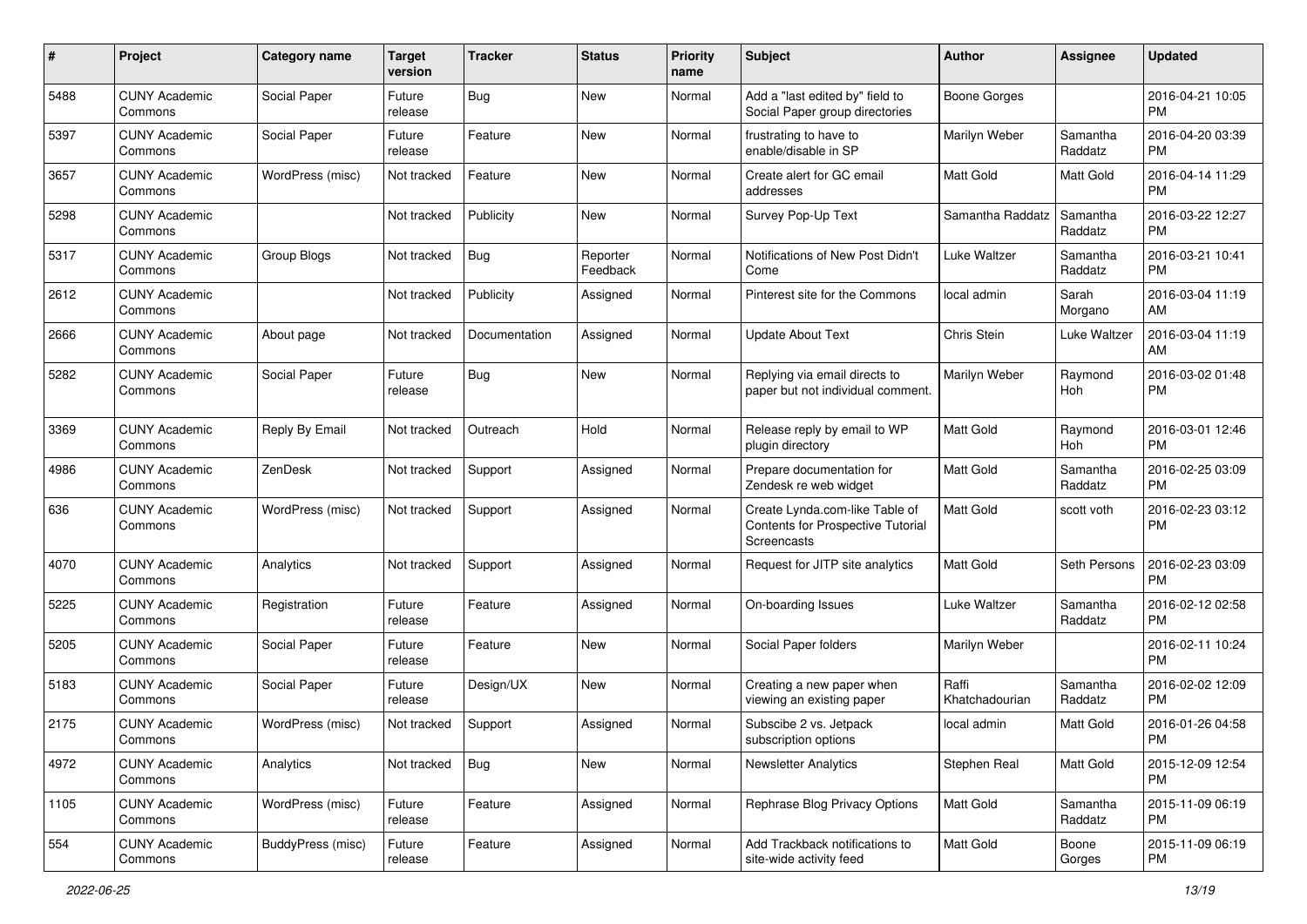| $\#$ | Project                         | <b>Category name</b>     | <b>Target</b><br>version | <b>Tracker</b> | <b>Status</b> | <b>Priority</b><br>name | <b>Subject</b>                                                        | Author              | <b>Assignee</b>       | <b>Updated</b>                |
|------|---------------------------------|--------------------------|--------------------------|----------------|---------------|-------------------------|-----------------------------------------------------------------------|---------------------|-----------------------|-------------------------------|
| 365  | <b>CUNY Academic</b><br>Commons | WordPress (misc)         | Future<br>release        | Feature        | Assigned      | Normal                  | <b>Create Mouseover Tooltips</b><br>throughout Site                   | <b>Matt Gold</b>    | Chris Stein           | 2015-11-09 06:18<br><b>PM</b> |
| 497  | <b>CUNY Academic</b><br>Commons | <b>WordPress Plugins</b> | Future<br>release        | Feature        | Assigned      | Normal                  | Drag and Drop Ordering on<br><b>Gallery Post Plugin</b>               | <b>Matt Gold</b>    | Ron Rennick           | 2015-11-09 06:18<br><b>PM</b> |
| 287  | <b>CUNY Academic</b><br>Commons | WordPress (misc)         | Future<br>release        | Feature        | Assigned      | Normal                  | Create troubleshooting tool for<br>account sign-up                    | <b>Matt Gold</b>    | Boone<br>Gorges       | 2015-11-09 06:17<br><b>PM</b> |
| 2523 | <b>CUNY Academic</b><br>Commons | <b>BuddyPress Docs</b>   | Future<br>release        | Feature        | Assigned      | Normal                  | Allow Users to Upload Images to<br><b>BP</b> Docs                     | <b>Matt Gold</b>    | Boone<br>Gorges       | 2015-11-09 06:14<br><b>PM</b> |
| 3939 | <b>CUNY Academic</b><br>Commons | <b>WordPress Plugins</b> | Future<br>release        | <b>Bug</b>     | Hold          | Normal                  | Activity stream support for<br>Co-Authors Plus plugin                 | Raymond Hoh         | Raymond<br>Hoh        | 2015-11-09 06:13<br><b>PM</b> |
| 1744 | <b>CUNY Academic</b><br>Commons | <b>BuddyPress Docs</b>   | Future<br>release        | Feature        | Assigned      | Normal                  | Spreadsheet-style Docs                                                | Boone Gorges        | Boone<br>Gorges       | 2015-11-09 06:13<br><b>PM</b> |
| 1460 | <b>CUNY Academic</b><br>Commons | Analytics                | Future<br>release        | Feature        | Assigned      | Normal                  | Update System Report                                                  | <b>Brian Foote</b>  | Boone<br>Gorges       | 2015-11-09 06:13<br><b>PM</b> |
| 481  | <b>CUNY Academic</b><br>Commons | Groups (misc)            | Future<br>release        | Feature        | Assigned      | Normal                  | ability to archive inactive groups<br>and blogs                       | Michael Mandiberg   | Samantha<br>Raddatz   | 2015-11-09 05:56<br><b>PM</b> |
| 1422 | <b>CUNY Academic</b><br>Commons | <b>BuddyPress Docs</b>   | Future<br>release        | Feature        | Assigned      | Normal                  | Make "created Doc" activity icons<br>non-mini                         | Boone Gorges        | Boone<br>Gorges       | 2015-11-09 05:48<br><b>PM</b> |
| 653  | <b>CUNY Academic</b><br>Commons | Group Blogs              | Future<br>release        | Feature        | Assigned      | Normal                  | Redesign Integration of Groups<br>and Blogs                           | Matt Gold           | Samantha<br>Raddatz   | 2015-11-09 05:40<br><b>PM</b> |
| 618  | <b>CUNY Academic</b><br>Commons | <b>BuddyPress Docs</b>   | Future<br>release        | Feature        | Assigned      | Normal                  | BuddyPress Docs: export formats                                       | <b>Boone Gorges</b> | Boone<br>Gorges       | 2015-11-09 05:38<br><b>PM</b> |
| 308  | <b>CUNY Academic</b><br>Commons | Registration             | Future<br>release        | Feature        | <b>New</b>    | Normal                  | Group recommendations for<br>signup process                           | Boone Gorges        | Samantha<br>Raddatz   | 2015-11-09 05:07<br><b>PM</b> |
| 3473 | <b>CUNY Academic</b><br>Commons | User Experience          | Future<br>release        | Feature        | Assigned      | Normal                  | Commons profile: Add help info<br>about "Positions" replacing "title" | Keith Miyake        | Samantha<br>Raddatz   | 2015-11-09 02:28<br><b>PM</b> |
| 3517 | <b>CUNY Academic</b><br>Commons | My Commons               | Future<br>release        | Feature        | Assigned      | Normal                  | Mute/Unmute My Commons<br>updates                                     | <b>Matt Gold</b>    | Raymond<br>Hoh        | 2015-11-09 01:19<br><b>PM</b> |
| 3565 | <b>CUNY Academic</b><br>Commons | My Commons               | Not tracked              | Documentation  | <b>New</b>    | Normal                  | Load Newest inconsistencies                                           | <b>Chris Stein</b>  | scott voth            | 2015-11-09 01:16<br><b>PM</b> |
| 3192 | <b>CUNY Academic</b><br>Commons | Group Forums             | Future<br>release        | Feature        | Assigned      | Normal                  | Customizable forum views for<br>bbPress 2.x group forums              | Boone Gorges        | Raymond<br><b>Hoh</b> | 2015-11-09 12:47<br><b>PM</b> |
| 4661 | <b>CUNY Academic</b><br>Commons | User Experience          | Future<br>release        | <b>Bug</b>     | Assigned      | Normal                  | <b>Simplify Events text</b>                                           | Matt Gold           | Samantha<br>Raddatz   | 2015-10-02 09:06<br><b>PM</b> |
| 4622 | <b>CUNY Academic</b><br>Commons | Public Portfolio         | Future<br>release        | Design/UX      | <b>New</b>    | Normal                  | <b>Profile Visibility Settings</b>                                    | Samantha Raddatz    | Samantha<br>Raddatz   | 2015-09-21 12:18<br><b>PM</b> |
| 4592 | CUNY Academic<br>Commons        | Events                   | Future<br>release        | Design/UX      | <b>New</b>    | Normal                  | Event Creation - Venue Dropdown<br>Slow                               | Samantha Raddatz    | Boone<br>Gorges       | 2015-09-14 04:56<br><b>PM</b> |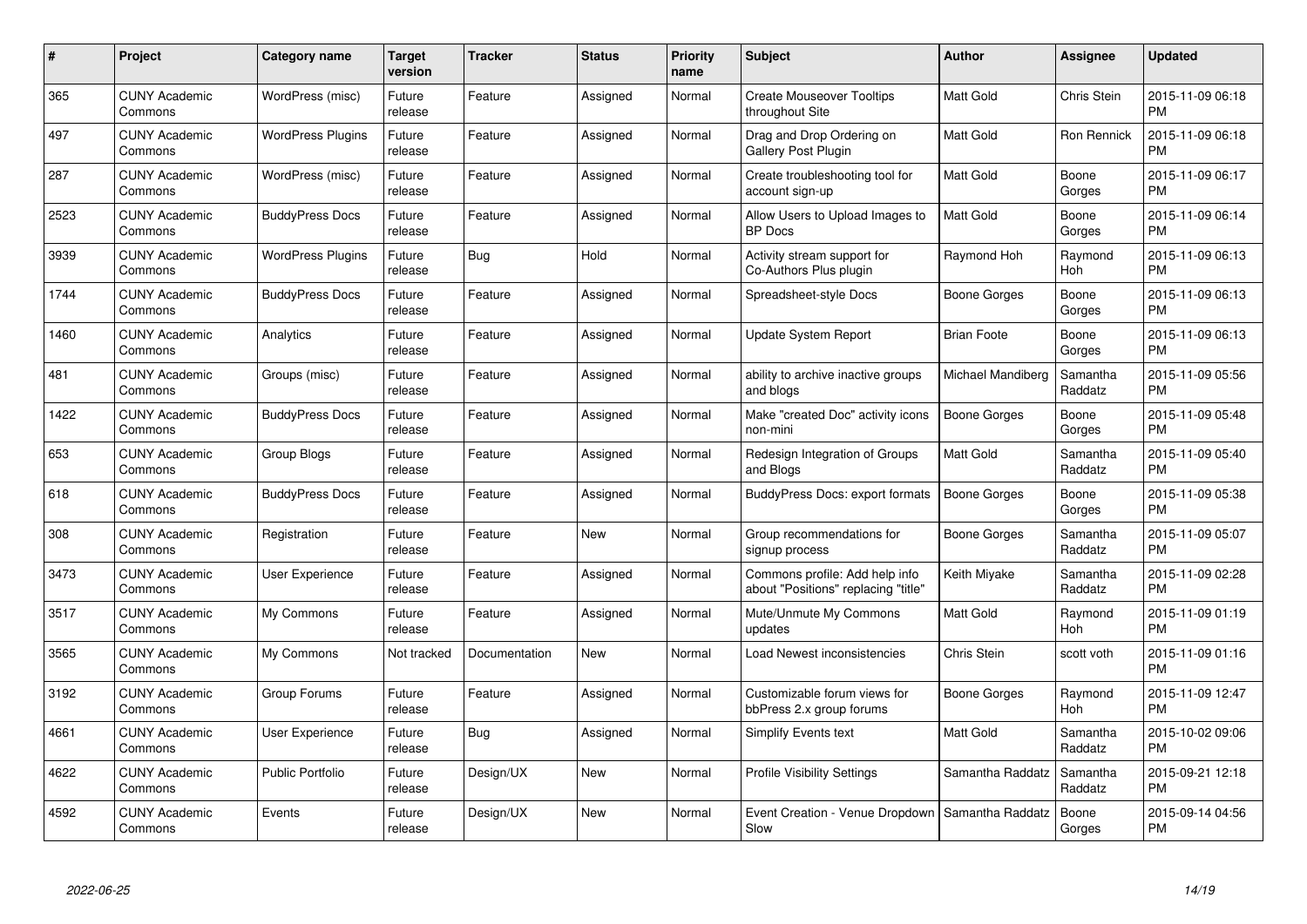| #    | Project                         | <b>Category name</b>    | <b>Target</b><br>version | Tracker   | <b>Status</b> | <b>Priority</b><br>name | Subject                                                                | Author                  | Assignee            | <b>Updated</b>                |
|------|---------------------------------|-------------------------|--------------------------|-----------|---------------|-------------------------|------------------------------------------------------------------------|-------------------------|---------------------|-------------------------------|
| 4226 | <b>CUNY Academic</b><br>Commons | <b>BuddyPress Docs</b>  | Future<br>release        | Design/UX | <b>New</b>    | Normal                  | Add option to connect a Doc with<br>a Group                            | Samantha Raddatz        | Samantha<br>Raddatz | 2015-09-09 04:08<br>PM        |
| 4388 | <b>CUNY Academic</b><br>Commons | WordPress (misc)        | Future<br>release        | Bug       | Assigned      | Normal                  | Repeated request for<br>authentication.                                | Alice.Lynn<br>McMichael | Raymond<br>Hoh      | 2015-08-11 07:35<br><b>PM</b> |
| 4404 | <b>CUNY Academic</b><br>Commons | <b>Public Portfolio</b> | Future<br>release        | Design/UX | Assigned      | Normal                  | Change color of permissions info<br>on portfolio editing interface     | Matt Gold               | Samantha<br>Raddatz | 2015-08-11 05:28<br><b>PM</b> |
| 4235 | <b>CUNY Academic</b><br>Commons |                         | Not tracked              | Design/UX | Assigned      | Normal                  | Explore user experience around<br>comments on forum topics vs<br>docs  | <b>Matt Gold</b>        | Samantha<br>Raddatz | 2015-07-21 10:23<br>AM        |
| 4253 | <b>CUNY Academic</b><br>Commons | <b>Public Portfolio</b> | Future<br>release        | Design/UX | New           | Normal                  | Encourage users to add portfolio<br>content                            | Samantha Raddatz        | Samantha<br>Raddatz | 2015-07-07 11:32<br>AM        |
| 4238 | <b>CUNY Academic</b><br>Commons | Events                  | Future<br>release        | Feature   | Assigned      | Normal                  | Copy Events to Other Groups?                                           | Matt Gold               | Boone<br>Gorges     | 2015-07-02 10:08<br>AM        |
| 4225 | <b>CUNY Academic</b><br>Commons | <b>DiRT</b> Integration | Future<br>release        | Design/UX | New           | Normal                  | Add information to DIRT page (in<br>Create a Group)                    | Samantha Raddatz        | <b>Matt Gold</b>    | 2015-06-26 03:14<br><b>PM</b> |
| 4221 | <b>CUNY Academic</b><br>Commons | Group Forums            | Future<br>release        | Design/UX | Assigned      | Normal                  | Add 'Number of Posts' display<br>option to Forum page                  | Samantha Raddatz        | Samantha<br>Raddatz | 2015-06-26 02:21<br><b>PM</b> |
| 4222 | <b>CUNY Academic</b><br>Commons | User Experience         | Future<br>release        | Design/UX | <b>New</b>    | Normal                  | Add information to 'Delete<br>Account' page                            | Samantha Raddatz        | scott voth          | 2015-06-26 11:35<br>AM        |
| 4053 | <b>CUNY Academic</b><br>Commons | Events                  | Future<br>release        | Feature   | Assigned      | Normal                  | Create new tab for past events                                         | Matt Gold               | Boone<br>Gorges     | 2015-05-12 02:10<br><b>PM</b> |
| 4027 | <b>CUNY Academic</b><br>Commons | Commons In A Box        | Not tracked              | Design/UX | Assigned      | Normal                  | Usability review of CBOX update<br>procedures                          | <b>Matt Gold</b>        | Samantha<br>Raddatz | 2015-05-11 06:36<br><b>PM</b> |
| 3536 | <b>CUNY Academic</b><br>Commons | My Commons              | Future<br>release        | Feature   | Assigned      | Normal                  | Infinite Scroll on My Commons<br>page                                  | <b>Matt Gold</b>        | Raymond<br>Hoh      | 2015-04-13 04:42<br><b>PM</b> |
| 3662 | <b>CUNY Academic</b><br>Commons | SEO                     | Future<br>release        | Feature   | Assigned      | Normal                  | Duplicate Content/SEO/Google<br>issues                                 | <b>Matt Gold</b>        | Raymond<br>Hoh      | 2015-04-13 04:37<br><b>PM</b> |
| 3577 | <b>CUNY Academic</b><br>Commons | My Commons              | Future<br>release        | Design/UX | Assigned      | Normal                  | Replies to items in My Commons                                         | Matt Gold               | Raymond<br>Hoh      | 2015-04-09 05:19<br><b>PM</b> |
| 3059 | <b>CUNY Academic</b><br>Commons | Group Forums            | Future<br>release        | Design/UX | New           | Normal                  | Forum Post Permissable Content<br><b>Explanatory Text</b>              | Chris Stein             | Chris Stein         | 2015-04-02 11:27<br>AM        |
| 3770 | <b>CUNY Academic</b><br>Commons | <b>Public Portfolio</b> | Future<br>release        | Feature   | Assigned      | Normal                  | Improve Layout/Formatting of<br>Positions Area on Public<br>Portfolios | <b>Matt Gold</b>        | Chris Stein         | 2015-04-01 09:17<br><b>PM</b> |
| 3308 | <b>CUNY Academic</b><br>Commons | Group Invitations       | Future<br>release        | Feature   | Assigned      | Normal                  | Allow members to rescind group<br>invitations                          | Matt Gold               | Boone<br>Gorges     | 2015-04-01 08:53<br>PM        |
| 3759 | <b>CUNY Academic</b><br>Commons | WordPress (misc)        | Future<br>release        | Feature   | Assigned      | Normal                  | Review Interface for Adding Users   Matt Gold<br>to Blogs              |                         | Boone<br>Gorges     | 2015-03-24 05:52<br>PM        |
| 3042 | <b>CUNY Academic</b><br>Commons | Public Portfolio        | Future<br>release        | Feature   | Assigned      | Normal                  | Browsing member interests                                              | Matt Gold               | Boone<br>Gorges     | 2015-03-21 09:04<br><b>PM</b> |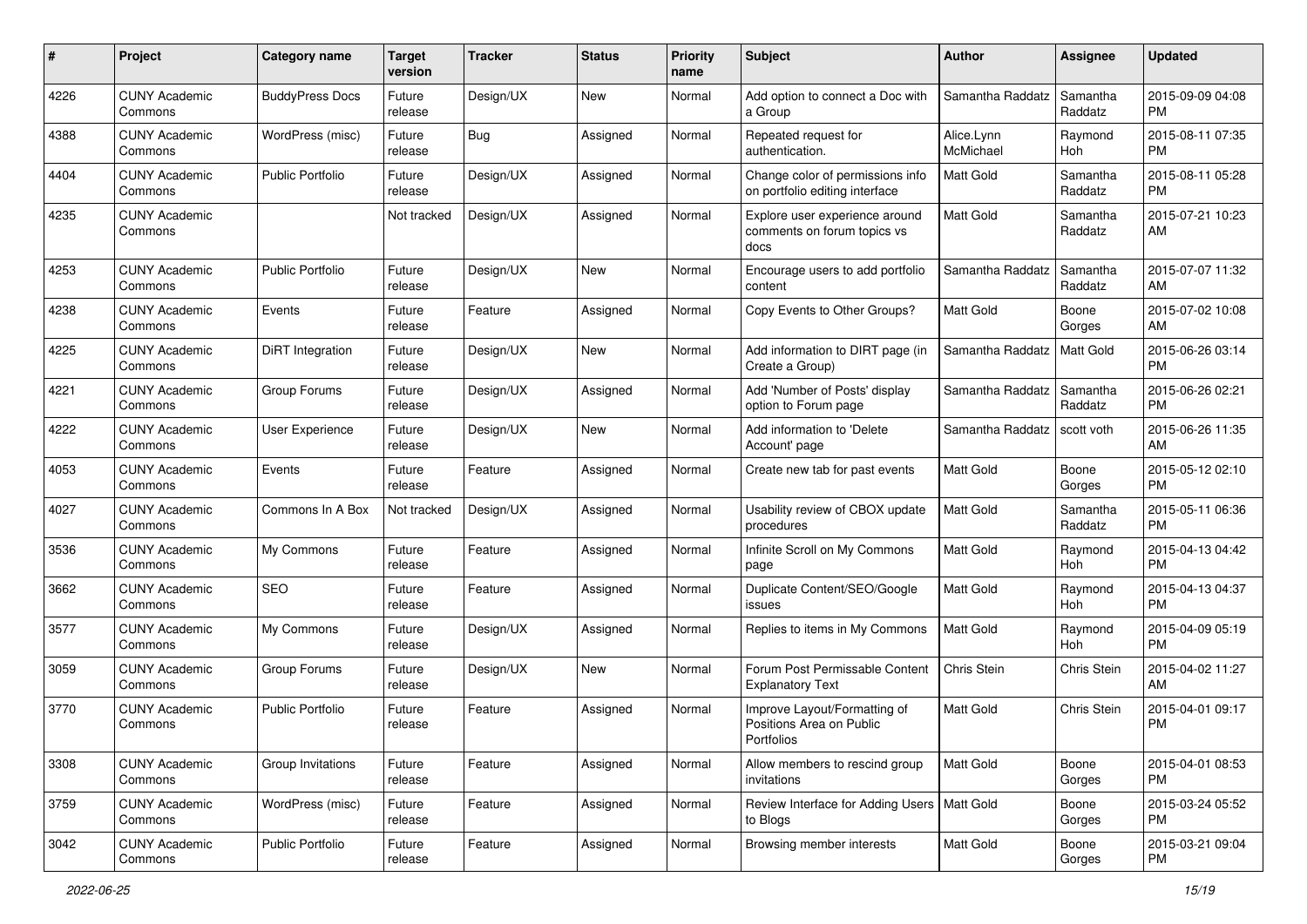| $\#$ | Project                         | Category name            | <b>Target</b><br>version | <b>Tracker</b> | <b>Status</b> | <b>Priority</b><br>name | <b>Subject</b>                                                                 | Author           | Assignee            | <b>Updated</b>                |
|------|---------------------------------|--------------------------|--------------------------|----------------|---------------|-------------------------|--------------------------------------------------------------------------------|------------------|---------------------|-------------------------------|
| 2754 | <b>CUNY Academic</b><br>Commons | Design                   | Future<br>release        | Feature        | Assigned      | Normal                  | Determine strategy for CAC logo<br>handling in top header                      | Micki Kaufman    | Chris Stein         | 2015-01-05 08:53<br><b>PM</b> |
| 2832 | <b>CUNY Academic</b><br>Commons | <b>Public Portfolio</b>  | Future<br>release        | Feature        | Assigned      | Normal                  | Improve interface for (not)<br>auto-linking profile fields                     | Boone Gorges     | Chris Stein         | 2015-01-05 08:52<br><b>PM</b> |
| 2753 | <b>CUNY Academic</b><br>Commons | <b>Public Portfolio</b>  | Future<br>release        | Feature        | <b>New</b>    | Normal                  | Create actual actual tagification in<br>academic interests and other<br>fields | Micki Kaufman    | Boone<br>Gorges     | 2015-01-05 08:52<br><b>PM</b> |
| 364  | <b>CUNY Academic</b><br>Commons | <b>WordPress Plugins</b> | Future<br>release        | Feature        | New           | Normal                  | <b>Bulletin Board</b>                                                          | <b>Matt Gold</b> |                     | 2015-01-05 08:50<br><b>PM</b> |
| 658  | <b>CUNY Academic</b><br>Commons | <b>WordPress Plugins</b> | Future<br>release        | Feature        | Assigned      | Normal                  | Rebulid Sitewide Tag Suggestion                                                | <b>Matt Gold</b> | Boone<br>Gorges     | 2015-01-05 08:47<br><b>PM</b> |
| 412  | <b>CUNY Academic</b><br>Commons | <b>WordPress Themes</b>  | Future<br>release        | Feature        | Assigned      | Normal                  | <b>Featured Themes</b>                                                         | <b>Matt Gold</b> | Dominic<br>Giglio   | 2015-01-05 08:44<br><b>PM</b> |
| 2167 | <b>CUNY Academic</b><br>Commons | WordPress (misc)         | Future<br>release        | Bug            | Assigned      | Normal                  | <b>CAC-Livestream Plugin Issues</b>                                            | Michael Smith    | Dominic<br>Giglio   | 2015-01-02 03:06<br><b>PM</b> |
| 3691 | <b>CUNY Academic</b><br>Commons | <b>WordPress Plugins</b> | Future<br>release        | Bug            | <b>New</b>    | Normal                  | <b>WPMU Domain Mapping</b><br>Debugging on cdev                                | Raymond Hoh      | Matt Gold           | 2014-12-12 09:04<br>AM        |
| 3475 | <b>CUNY Academic</b><br>Commons | Events                   | Future<br>release        | Feature        | Assigned      | Normal                  | Request to add plugin to<br>streamline room<br>booking/appointment booking     | Naomi Barrettara | Boone<br>Gorges     | 2014-12-01 05:14<br><b>PM</b> |
| 3510 | <b>CUNY Academic</b><br>Commons | Publicity                | 1.7                      | Publicity      | Assigned      | Normal                  | Post on the News Blog re: 'My<br>Commons'                                      | Micki Kaufman    | Sarah<br>Morgano    | 2014-10-15 11:18<br>AM        |
| 3511 | <b>CUNY Academic</b><br>Commons | Publicity                | 1.7                      | Publicity      | Assigned      | Normal                  | Social media for 1.7                                                           | Micki Kaufman    | Sarah<br>Morgano    | 2014-10-14 03:32<br><b>PM</b> |
| 3492 | <b>CUNY Academic</b><br>Commons | <b>WordPress Themes</b>  | Future<br>release        | Support        | Assigned      | Normal                  | Add CBOX theme to the<br>Commons                                               | scott voth       | Raymond<br>Hoh      | 2014-10-08 05:55<br><b>PM</b> |
| 3524 | <b>CUNY Academic</b><br>Commons | Documentation            | Not tracked              | Documentation  | Assigned      | Normal                  | Post describing all you can do<br>when starting up a new<br>blog/group         | <b>Matt Gold</b> | scott voth          | 2014-10-04 12:56<br><b>PM</b> |
| 3509 | <b>CUNY Academic</b><br>Commons | Publicity                | 1.7                      | Publicity      | <b>New</b>    | Normal                  | Create 1.7 digital signage imagery                                             | Micki Kaufman    | Marilyn<br>Weber    | 2014-10-01 12:40<br><b>PM</b> |
| 3506 | <b>CUNY Academic</b><br>Commons | Publicity                | 1.7                      | Publicity      | New           | Normal                  | Prepare 1.7 email messaging                                                    | Micki Kaufman    | Micki<br>Kaufman    | 2014-10-01 12:36<br><b>PM</b> |
| 3193 | <b>CUNY Academic</b><br>Commons | Group Forums             | Future<br>release        | Feature        | Assigned      | Normal                  | bbPress 2.x dynamic roles and<br><b>RBE</b>                                    | Boone Gorges     | Boone<br>Gorges     | 2014-09-30 01:30<br><b>PM</b> |
| 3458 | <b>CUNY Academic</b><br>Commons | Groups (misc)            | Future<br>release        | Feature        | Assigned      | Normal                  | Filter Members of Group by<br>Campus                                           | Michael Smith    | Samantha<br>Raddatz | 2014-09-26 08:32<br><b>PM</b> |
| 3330 | <b>CUNY Academic</b><br>Commons | My Commons               | Future<br>release        | Feature        | Assigned      | Normal                  | 'Commons Information" tool                                                     | Boone Gorges     | Chris Stein         | 2014-09-22 08:46<br><b>PM</b> |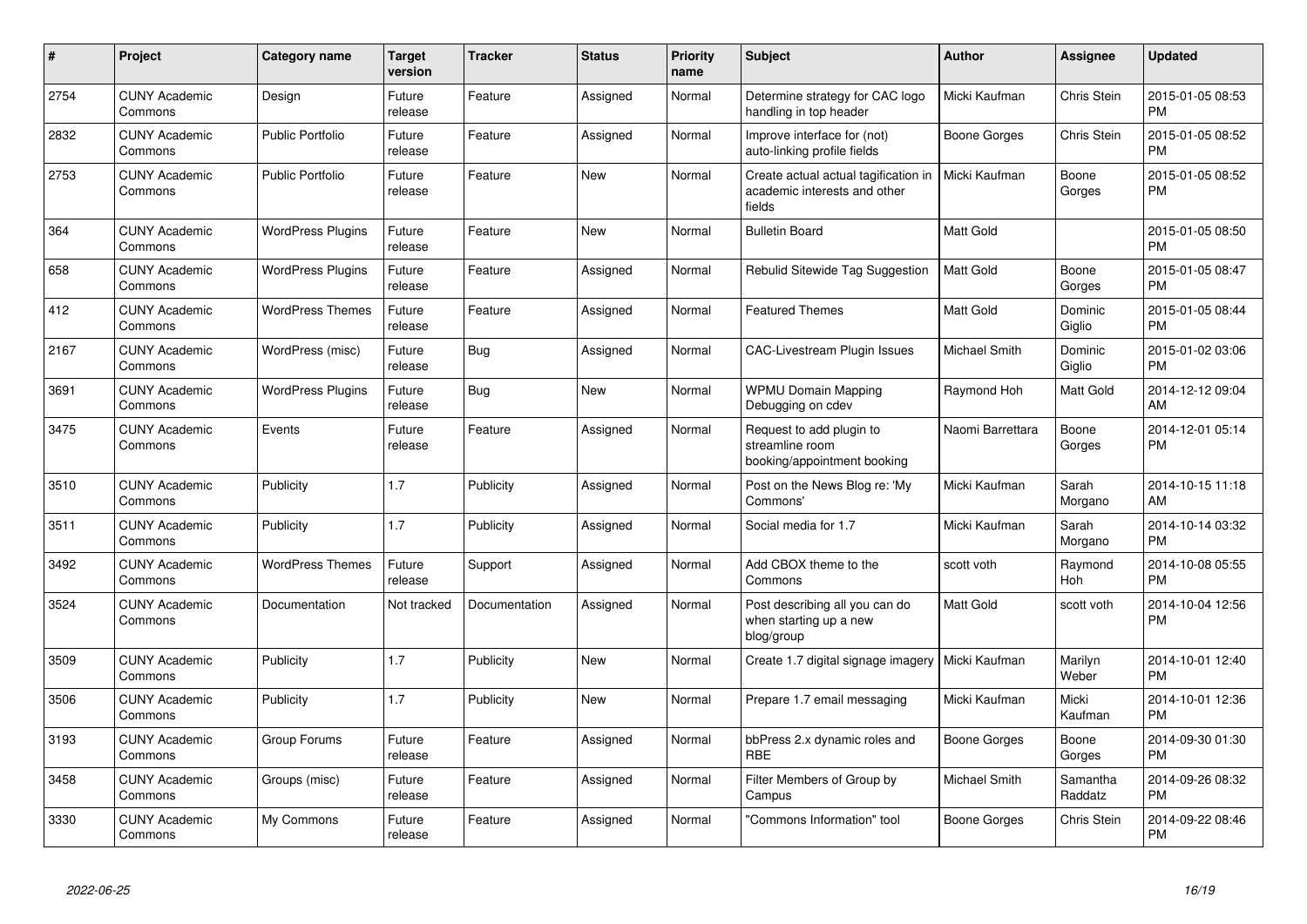| #     | Project                         | <b>Category name</b>       | Target<br>version | <b>Tracker</b> | <b>Status</b>        | <b>Priority</b><br>name | <b>Subject</b>                                                        | Author              | Assignee            | <b>Updated</b>                |
|-------|---------------------------------|----------------------------|-------------------|----------------|----------------------|-------------------------|-----------------------------------------------------------------------|---------------------|---------------------|-------------------------------|
| 3419  | <b>CUNY Academic</b><br>Commons | Group Invitations          | 1.6.14            | <b>Bug</b>     | Testing<br>Required  | Normal                  | Neatening the display of<br>messages on group requests                | Matt Gold           | Boone<br>Gorges     | 2014-09-01 09:29<br><b>PM</b> |
| 3220  | <b>CUNY Academic</b><br>Commons | <b>Public Portfolio</b>    | Future<br>release | Feature        | Assigned             | Normal                  | Add indent/outdent option to<br>Formatting Buttons on Profile<br>Page | Matt Gold           | Boone<br>Gorges     | 2014-05-21 10:39<br><b>PM</b> |
| 1888  | <b>CUNY Academic</b><br>Commons | Home Page                  | Future<br>release | Feature        | Assigned             | Normal                  | Refactor BP MPO Activity Filter to<br>support proper pagination       | Sarah Morgano       | Boone<br>Gorges     | 2014-05-01 07:11<br><b>PM</b> |
| 860   | <b>CUNY Academic</b><br>Commons | Design                     | Future<br>release | Design/UX      | Assigned             | Normal                  | <b>Standardize Button Treatment</b><br>Across the Commons             | Chris Stein         | Chris Stein         | 2014-05-01 09:45<br>AM        |
| 2571  | <b>NYCDH Community</b><br>Site  |                            |                   | Feature        | Assigned             | Normal                  | Add Google custom search box to<br>homepage                           | <b>Mark Newton</b>  | Raymond<br>Hoh      | 2013-05-18 07:49<br><b>PM</b> |
| 2574  | <b>NYCDH Community</b><br>Site  |                            |                   | Feature        | Assigned             | Normal                  | Add Way to Upload Files to<br>Groups                                  | Mark Newton         | Raymond<br>Hoh      | 2013-05-18 07:46<br>PM        |
| 2573  | <b>NYCDH Community</b><br>Site  |                            |                   | Feature        | Reporter<br>Feedback | Normal                  | Add dh_nyc twitter list feed to site                                  | <b>Mark Newton</b>  | Matt Gold           | 2013-05-16 11:42<br><b>PM</b> |
| 1508  | <b>CUNY Academic</b><br>Commons | WordPress (misc)           | Future<br>release | Feature        | Assigned             | Normal                  | Share login cookies across<br>mapped domains                          | <b>Boone Gorges</b> | Boone<br>Gorges     | 2012-07-02 12:12<br><b>PM</b> |
| 599   | <b>CUNY Academic</b><br>Commons | BuddyPress (misc)          | Future<br>release | Feature        | Assigned             | Normal                  | Consider adding rating plugins for<br><b>BuddyPress/BBPress</b>       | Matt Gold           | Boone<br>Gorges     | 2011-08-22 06:50<br><b>PM</b> |
| 585   | <b>CUNY Academic</b><br>Commons | Group Forums               | Future<br>release | Feature        | Assigned             | Normal                  | Merge Forum Topics                                                    | Sarah Morgano       | Boone<br>Gorges     | 2011-07-06 04:11<br><b>PM</b> |
| 635   | <b>CUNY Academic</b><br>Commons | BuddyPress (misc)          | Future<br>release | Feature        | Assigned             | Normal                  | Big Blue Button -<br>Videoconferencing in Groups and<br><b>Blogs</b>  | Matt Gold           | Boone<br>Gorges     | 2011-03-14 03:24<br><b>PM</b> |
| 500   | <b>CUNY Academic</b><br>Commons | BuddyPress (misc)          | Future<br>release | Feature        | Assigned             | Normal                  | <b>Export Group Data</b>                                              | Matt Gold           | Boone<br>Gorges     | 2010-12-19 12:09<br><b>PM</b> |
| 435   | <b>CUNY Academic</b><br>Commons | BuddyPress (misc)          | Future<br>release | Feature        | Assigned             | Normal                  | Include Avatar Images in Forum<br><b>Post Notification Emails</b>     | <b>Matt Gold</b>    | Boone<br>Gorges     | 2010-12-08 12:40<br><b>PM</b> |
| 377   | <b>CUNY Academic</b><br>Commons | BuddyPress (misc)          | Future<br>release | Feature        | Assigned             | Normal                  | Like buttons                                                          | Matt Gold           | Boone<br>Gorges     | 2010-11-16 05:13<br><b>PM</b> |
| 13912 | <b>CUNY Academic</b><br>Commons |                            | Not tracked       | Feature        | Hold                 | Low                     | posting "missed schedule"                                             | Marilyn Weber       |                     | 2021-02-23 10:46<br>AM        |
| 11971 | <b>CUNY Academic</b><br>Commons | <b>Email Notifications</b> | Future<br>release | Bug            | Reporter<br>Feedback | Low                     | Pictures obscured in emailed post   Marilyn Weber<br>notifications    |                     | Raymond<br>Hoh      | 2019-11-21 01:14<br>PM        |
| 5050  | <b>CUNY Academic</b><br>Commons | Social Paper               | Future<br>release | Feature        | New                  | Low                     | Making comments visible in SP<br>editing mode (SP suggestion #1)      | Marilyn Weber       | Samantha<br>Raddatz | 2019-09-17 11:10<br><b>PM</b> |
| 5016  | <b>CUNY Academic</b><br>Commons | Events                     | Future<br>release | Feature        | Assigned             | Low                     | Allow comments to be posted on<br>events                              | Matt Gold           | Raymond<br>Hoh      | 2019-03-01 02:23<br><b>PM</b> |
| 3615  | <b>CUNY Academic</b><br>Commons | Redmine                    | Not tracked       | Feature        | New                  | Low                     | Create Redmine issues via email                                       | Dominic Giglio      | Boone<br>Gorges     | 2017-11-16 11:36<br>AM        |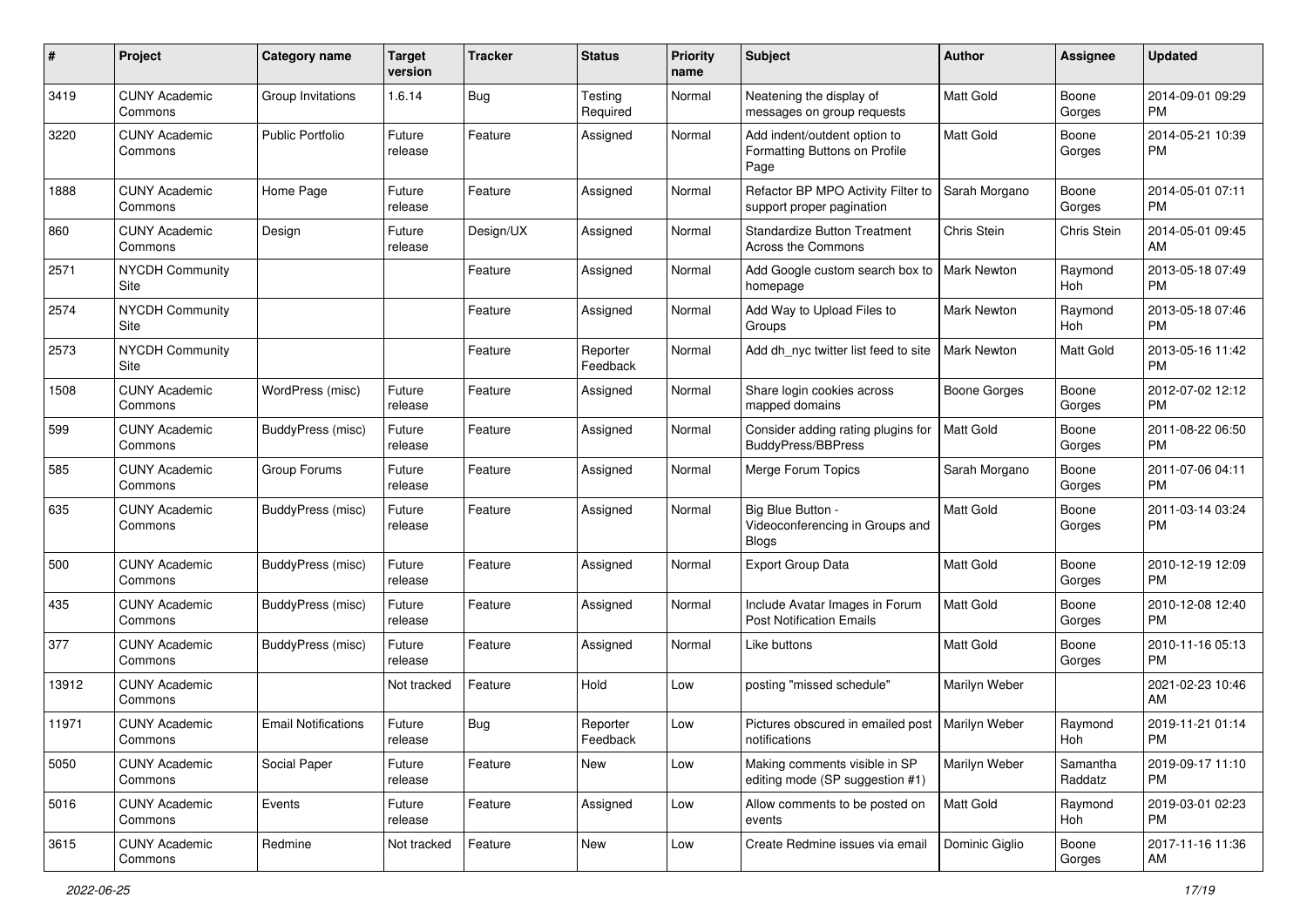| #    | Project                         | <b>Category name</b>       | Target<br>version | <b>Tracker</b> | <b>Status</b>        | <b>Priority</b><br>name | <b>Subject</b>                                                                                                                                        | <b>Author</b>           | <b>Assignee</b>     | <b>Updated</b>                |
|------|---------------------------------|----------------------------|-------------------|----------------|----------------------|-------------------------|-------------------------------------------------------------------------------------------------------------------------------------------------------|-------------------------|---------------------|-------------------------------|
| 8498 | <b>CUNY Academic</b><br>Commons | <b>WordPress Plugins</b>   | Future<br>release | Feature        | <b>New</b>           | Low                     | <b>Gravity Forms Email Users</b>                                                                                                                      | Raffi<br>Khatchadourian | Matt Gold           | 2017-10-13 12:58<br><b>PM</b> |
| 8675 | <b>CUNY Academic</b><br>Commons | <b>User Onboarding</b>     | Future<br>release | <b>Bug</b>     | Reporter<br>Feedback | Low                     | Add new User search screen calls<br>for the input of email address but<br>doesn't work with one                                                       | Paul Hebert             | Boone<br>Gorges     | 2017-10-11 11:17<br>AM        |
| 6356 | <b>CUNY Academic</b><br>Commons | <b>WordPress Plugins</b>   | Future<br>release | <b>Bug</b>     | Reporter<br>Feedback | Low                     | Should Subscribe2 be<br>deprecated?                                                                                                                   | Luke Waltzer            |                     | 2017-03-20 12:20<br><b>PM</b> |
| 6749 | <b>CUNY Academic</b><br>Commons | Events                     | Future<br>release | <b>Bug</b>     | New                  | Low                     | BPEO iCal request can trigger<br>very large number of DB queries                                                                                      | Boone Gorges            | Raymond<br>Hoh      | 2016-11-15 10:09<br><b>PM</b> |
| 1423 | <b>CUNY Academic</b><br>Commons | BuddyPress (misc)          | Future<br>release | Feature        | Assigned             | Low                     | Show an avatar for pingback<br>comment activity items                                                                                                 | Boone Gorges            | <b>Tahir Butt</b>   | 2016-10-24 12:03<br><b>PM</b> |
| 6392 | <b>CUNY Academic</b><br>Commons | Group Forums               | Future<br>release | Design/UX      | Assigned             | Low                     | Composition/Preview Panes in<br>Forum Posts                                                                                                           | Luke Waltzer            | Paige Dupont        | 2016-10-21 04:26<br>PM        |
| 6389 | <b>CUNY Academic</b><br>Commons | <b>BuddyPress Docs</b>     | Future<br>release | Feature        | New                  | Low                     | Make Discussion Area Visible<br>When Editing a Doc                                                                                                    | Luke Waltzer            | Boone<br>Gorges     | 2016-10-21 04:16<br><b>PM</b> |
| 1417 | <b>CUNY Academic</b><br>Commons | <b>BuddyPress Docs</b>     | Future<br>release | Feature        | Assigned             | Low                     | Bulk actions for BuddyPress Docs                                                                                                                      | <b>Boone Gorges</b>     | Boone<br>Gorges     | 2016-10-17 10:41<br><b>PM</b> |
| 5053 | <b>CUNY Academic</b><br>Commons | Social Paper               | Future<br>release | Feature        | <b>New</b>           | Low                     | Scrollable menu to add readers<br>(SP suggestion #4)                                                                                                  | Marilyn Weber           | Samantha<br>Raddatz | 2016-04-21 05:21<br><b>PM</b> |
| 5058 | <b>CUNY Academic</b><br>Commons | Social Paper               | Future<br>release | Feature        | New                  | Low                     | Can there be a clearer signal that<br>even when comments have<br>already been made you add<br>comments by clicking on the side?<br>(SP suggestion #5) | Marilyn Weber           | Samantha<br>Raddatz | 2016-02-11 10:24<br><b>PM</b> |
| 5052 | <b>CUNY Academic</b><br>Commons | Social Paper               | Future<br>release | Feature        | New                  | Low                     | Sentence by sentence or line by<br>line comments (SP suggestion #3)                                                                                   | Marilyn Weber           | Boone<br>Gorges     | 2016-02-11 10:24<br><b>PM</b> |
| 1167 | <b>CUNY Academic</b><br>Commons | <b>Email Invitations</b>   | Future<br>release | Feature        | <b>New</b>           | Low                     | Allow email invitations to be<br>resent                                                                                                               | Boone Gorges            | Boone<br>Gorges     | 2015-11-12 12:53<br>AM        |
| 2610 | <b>CUNY Academic</b><br>Commons | Group Invitations          | Future<br>release | Feature        | Assigned             | Low                     | Request: Custom invitation<br>message to group invites                                                                                                | local admin             | Boone<br>Gorges     | 2015-11-09 06:13<br><b>PM</b> |
| 2325 | <b>CUNY Academic</b><br>Commons | BuddyPress (misc)          | Future<br>release | Feature        | Assigned             | Low                     | Profile should have separate<br>fields for first/last names                                                                                           | local admin             | Boone<br>Gorges     | 2015-11-09 06:09<br><b>PM</b> |
| 2013 | <b>CUNY Academic</b><br>Commons | <b>Public Portfolio</b>    | Future<br>release | Feature        | Assigned             | Low                     | Have Profile Privacy Options<br>show up only for filled-in fields                                                                                     | Matt Gold               | Boone<br>Gorges     | 2015-11-09 06:09<br><b>PM</b> |
| 1165 | <b>CUNY Academic</b><br>Commons | <b>Email Invitations</b>   | Future<br>release | Feature        | Assigned             | Low                     | Allow saved lists of invitees under<br>Send Invites                                                                                                   | Boone Gorges            | Boone<br>Gorges     | 2015-11-09 06:03<br><b>PM</b> |
| 1166 | <b>CUNY Academic</b><br>Commons | <b>Email Invitations</b>   | Future<br>release | Feature        | New                  | Low                     | Better organizational tools for<br>Sent Invites                                                                                                       | <b>Boone Gorges</b>     | Boone<br>Gorges     | 2015-11-09 06:02<br><b>PM</b> |
| 333  | <b>CUNY Academic</b><br>Commons | <b>Email Notifications</b> | Future<br>release | Feature        | Assigned             | Low                     | Delay Forum Notification Email<br>Delivery Until After Editing Period<br>Ends                                                                         | Matt Gold               | Raymond<br>Hoh      | 2015-11-09 06:01<br>PM        |